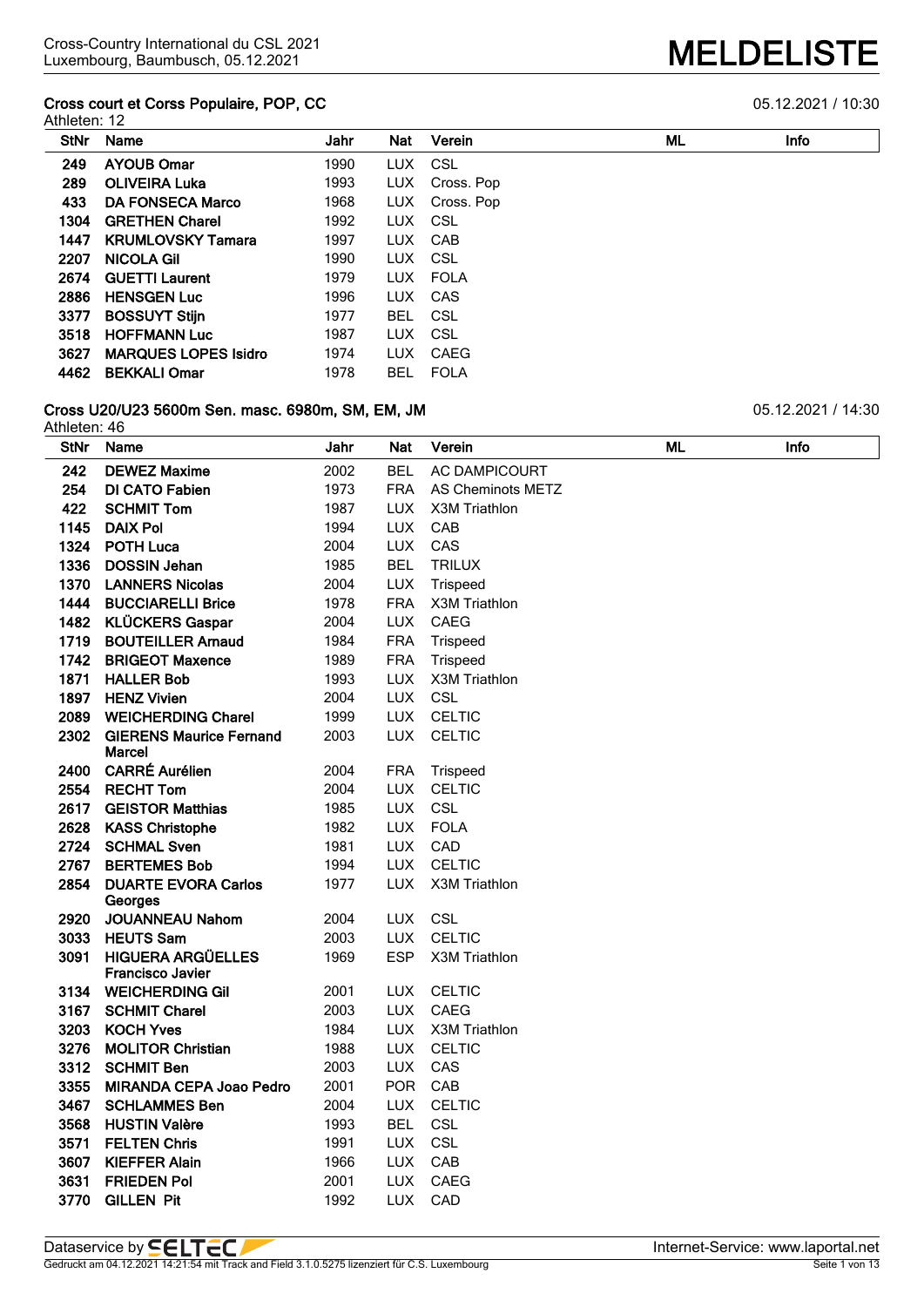**Cross U20/U23 5600m Sen. masc. 6980m, SM, EM, JM - Fortsetzung** 05.12.2021 / 14:30

| Athleten: 46 |                       |      |              |          |    |      |  |
|--------------|-----------------------|------|--------------|----------|----|------|--|
| StNr         | Name                  | Jahr | <b>Nat</b>   | Verein   | ML | Info |  |
| 3806         | <b>REDLAFF Robert</b> | 2003 | LUX.         | Trispeed |    |      |  |
| 3854         | <b>RAUCHS Nicolas</b> | 2003 |              | LUX FOLA |    |      |  |
|              | 3872 CARRÉ Steeve     | 1972 | <b>FRA</b>   | Trispeed |    |      |  |
| 3879         | <b>SCHMAL Roy</b>     | 1981 |              | LUX CAD  |    |      |  |
| 4047         | <b>ROLLA Filip</b>    | 2003 |              | POL CAPA |    |      |  |
|              | 4180 HUVENEERS Béryl  | 2004 | LUX/BEL CAPA |          |    |      |  |
|              | 4268 KEIFFER Jimmy    | 1987 |              | LUX FOLA |    |      |  |
| 4535         | <b>KOHNEN Louis</b>   | 2003 | LUX CSL      |          |    |      |  |
| 4543         | <b>ALHOSAIN Majed</b> | 1971 | KSA CSL      |          |    |      |  |
|              |                       |      |              |          |    |      |  |

#### **Cross U20/U23 fém. 3170m / Sen.fém. 4200m, SF, EF, JF** 05.12.2021 / 13:40

Athleten: 19

| <b>StNr</b> | Name                                            | Jahr | Nat        | Verein        | ML | <b>Info</b> |
|-------------|-------------------------------------------------|------|------------|---------------|----|-------------|
| 229         | <b>DICKES Sally</b>                             | 1990 | <b>LUX</b> | X3M Triathlon |    |             |
| 1439        | <b>VINCENOT ép.BUCCIARELLI</b><br>Anne          | 1978 | <b>FRA</b> | X3M Triathlon |    |             |
| 1539        | <b>KIEFFER Lena</b>                             | 2001 | LUX.       | <b>CELTIC</b> |    |             |
| 1586        | <b>GOOSSENS JIII</b>                            | 2004 | <b>LUX</b> | CAEG          |    |             |
| 1593        | <b>GOOSSENS Emma</b>                            | 2004 | <b>LUX</b> | CAEG          |    |             |
| 1616        | <b>LEFEVRE Eloïse</b>                           | 2004 | LUX.       | CSL           |    |             |
| 1733        | <b>TOUSSAINT Céleste</b>                        | 2004 | <b>FRA</b> | <b>CSL</b>    |    |             |
| 1942        | <b>MOREAUX Anaé Nicole</b><br><b>Christiane</b> | 2004 | <b>FRA</b> | Trispeed      |    |             |
| 2091        | <b>HUSTING Elisa</b>                            | 1998 | LUX        | <b>FOLA</b>   |    |             |
| 2223        | <b>NEY Jil</b>                                  | 1997 | <b>LUX</b> | <b>CSL</b>    |    |             |
| 2466        | <b>BARBERON Emilie Sayuri</b><br>Aurélie        | 2004 | <b>FRA</b> | CSL           |    |             |
| 3027        | <b>KNAFF Elisabeth</b>                          | 2004 | <b>LUX</b> | <b>FOLA</b>   |    |             |
| 3577        | <b>BISETEGN AMESH Tekuam</b>                    | 1987 | ETH        | <b>CSL</b>    |    |             |
| 3580        | <b>PETERS Emilie</b>                            | 2004 | LUX.       | <b>CAEG</b>   |    |             |
| 3595        | <b>BOSSUYT Judith</b>                           | 2004 | <b>BEL</b> | <b>CSL</b>    |    |             |
| 3682        | <b>WAGENER Aurélie</b>                          | 1993 | <b>LUX</b> | <b>CSL</b>    |    |             |
| 3964        | <b>HAVÉ Mara</b>                                | 2002 | <b>LUX</b> | CAEG          |    |             |
| 3966        | <b>DAGUENET Saskia</b>                          | 1980 | LUX.       | <b>CSL</b>    |    |             |
| 4492        | <b>CLOSTER Julie</b>                            | 2002 | LUX.       | <b>CELTIC</b> |    |             |

#### **Cross U18 masc., Cadets U18 Cross U18 masc., Cadets U18 Development Cross U18 masc., Cadets U18**

Athleten: 18 **StNr Name Jahr Nat Verein ML Info LANG Elijah** 2005 LUX Trispeed **GOERGEN Ben** 2006 LUX CAEG **STOFFEL Pol** 2006 LUX CAD **NEU Adrien** 2005 LUX CSL **PETERSEN Thomas Alexander** 2005 GBR CSL **FEDERSPIEL Maurice** 2006 LUX CAEG **REILAND Fabrice** 2006 LUX CELTIC **BOSSUYT Nathan** 2005 BEL CSL **BARBERIS Gaspare** 2005 FRA CSL **TEIXEIRA Jory** 2005 LUX FLA/IND **HÄGELE Niklas** 2006 LUX/ GER<br>LUX CAEG **SCHRANTZ Oscar** 2006 LUX FOLA **SANTOS CARVALHEIRO José Manuel** POR CAS **MORAN Tristan** 2005 FRA CSL **FAUSTINO DO VALE GIL** 2006 LUX FOLA

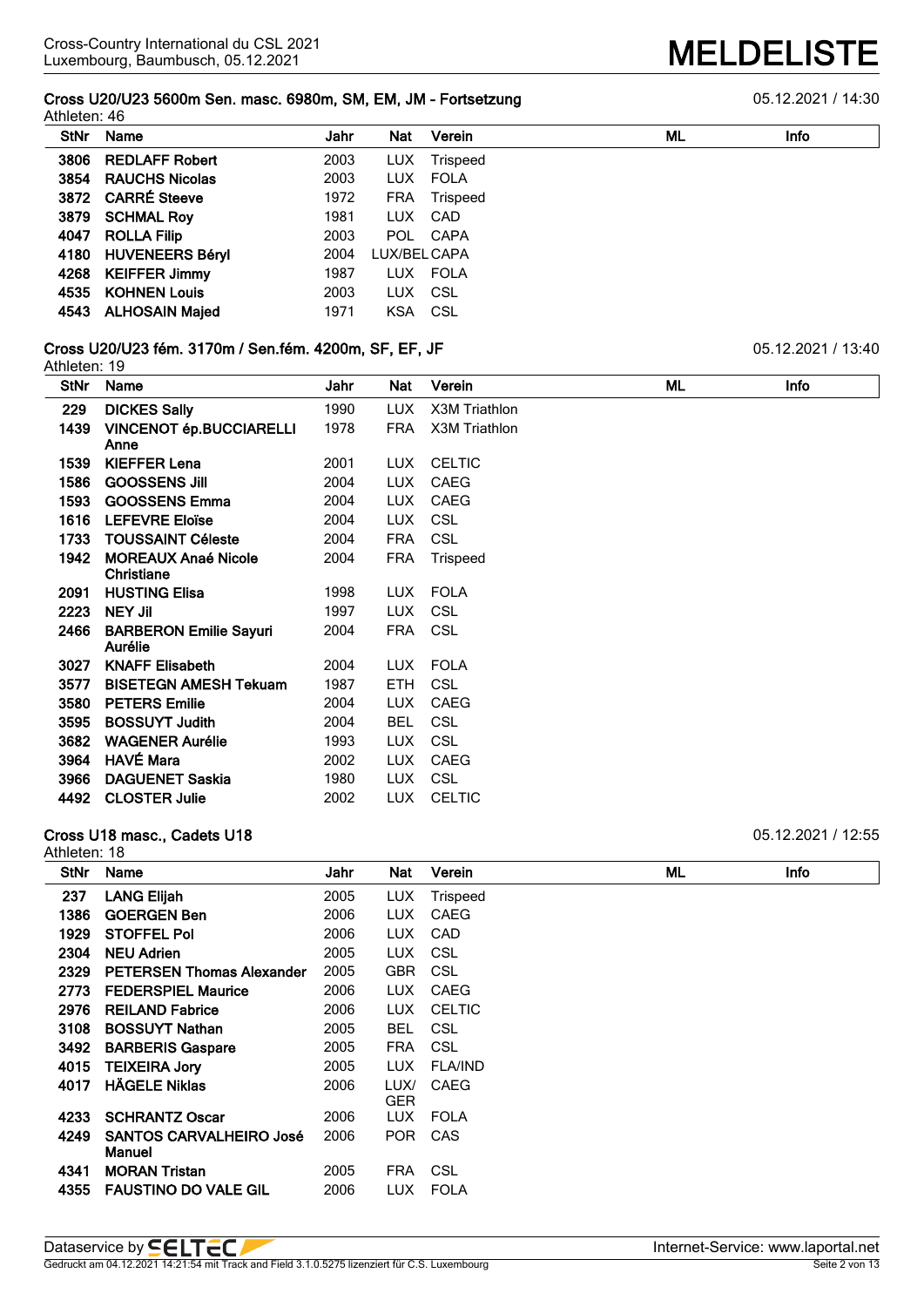#### **Cross U18 masc., Cadets U18 - Fortsetzung** 05.12.2021 / 12:55 Athleten: 18

|             | 1111101011.10           |      |            |        |    |      |  |  |  |
|-------------|-------------------------|------|------------|--------|----|------|--|--|--|
| <b>StNr</b> | Name                    | Jahr | <b>Nat</b> | Verein | ML | Info |  |  |  |
| 4367        | OCAKDAN Senay           | 2005 | LUX.       | CELTIC |    |      |  |  |  |
|             | 4424 DE GIOVANNI Andrea | 2006 | ITA        | CSL    |    |      |  |  |  |
| 4509        | <b>HENZ Victor</b>      | 2006 | LUX        | CSL    |    |      |  |  |  |

#### **Cross U18 fém., Cadettes U18 constant of the Cross U18 fém., Cadettes U18 constant of the Cross U18 fém., Cadettes U18**

Athleten: 15

| <b>StNr</b> | Name                              | Jahr | Nat        | Verein          | ML | <b>Info</b> |
|-------------|-----------------------------------|------|------------|-----------------|----|-------------|
| 227         | <b>ENTINGER Elena</b>             | 2006 | FRA        | Esty            |    |             |
| 423         | <b>MERABET Imrane</b>             | 2006 | <b>FRA</b> | Ath. Sud Messin |    |             |
| 1285        | <b>KEMP Lola</b>                  | 2006 | <b>LUX</b> | <b>FOLA</b>     |    |             |
| 1339        | <b>PIECH Sarah</b>                | 2006 | <b>LUX</b> | <b>Trispeed</b> |    |             |
| 1430        | <b>CASTEL Emma</b>                | 2005 | <b>LUX</b> | CSL             |    |             |
| 1432        | <b>BUCCIARELLI Camille, Alice</b> | 2005 | <b>FRA</b> | <b>FLA/IND</b>  |    |             |
| 1722        | <b>BOURG Nolwenn</b>              | 2006 | <b>LUX</b> | CSL             |    |             |
| 2194        | <b>VICENTE SANZ Emma</b>          | 2006 | <b>FRA</b> | CSL             |    |             |
| 2503        | <b>BIVER Lou</b>                  | 2005 | <b>LUX</b> | Trispeed        |    |             |
| 2805        | <b>GODINHO FERREIRA Daniela</b>   | 2005 | LUX.       | <b>FOLA</b>     |    |             |
| 3301        | <b>ROCHET Louna</b>               | 2006 | <b>FRA</b> | CSL             |    |             |
| 3349        | <b>KROMBACH Mara</b>              | 2005 | <b>LUX</b> | CSL             |    |             |
| 3392        | <b>FOUX Iris</b>                  | 2006 | LUX.       | CAS             |    |             |
| 3480        | <b>KORE Melisa</b>                | 2006 | LAT        | CSL             |    |             |
| 4154        | <b>KLEIN Chiara</b>               | 2005 | <b>LUX</b> | CSL             |    |             |

#### **Cross U16 masc., Minimes masc. U16 12.2021** / 11:50

Athleten: 38

| <b>StNr</b> | <b>Name</b>                         | Jahr | Nat        | Verein          | ML | Info |
|-------------|-------------------------------------|------|------------|-----------------|----|------|
| 225         | <b>MARCHANDISE FALLON</b><br>Pierre | 2007 | <b>FRA</b> | <b>CSL</b>      |    |      |
| 247         | <b>LAYACHI Redouane</b>             | 2007 | <b>FRA</b> | <b>JSA</b>      |    |      |
| 418         | <b>GRAND-MAIRE Arnaud</b>           | 2007 | <b>FRA</b> | Ath. Sud Messin |    |      |
| 1155        | <b>MEYERS Dylan</b>                 | 2007 | <b>LUX</b> | CAD             |    |      |
| 1158        | <b>ARCARO DUPONT Noa</b>            | 2008 | <b>LUX</b> | <b>CELTIC</b>   |    |      |
| 1196        | <b>DALLE Victor</b>                 | 2007 | <b>FRA</b> | <b>CSL</b>      |    |      |
| 1395        | <b>HOLTZ Luca</b>                   | 2007 | <b>LUX</b> | <b>CELTIC</b>   |    |      |
| 1401        | <b>HEYART Tom</b>                   | 2007 | <b>LUX</b> | <b>CAEG</b>     |    |      |
| 1421        | <b>BUCCIARELLI Rémi, Jean</b>       | 2007 | <b>FRA</b> | X3M Triathlon   |    |      |
| 1518        | <b>BAUSCH Tom</b>                   | 2007 | <b>LUX</b> | <b>CSL</b>      |    |      |
| 1527        | DE BACKER-MULLER Noah               | 2007 | <b>LUX</b> | CAD             |    |      |
| 1537        | <b>KAELL Jim</b>                    | 2008 | <b>LUX</b> | CAB             |    |      |
| 1682        | <b>VILLENTHAL Madis</b>             | 2008 | <b>EST</b> | <b>CSL</b>      |    |      |
| 1744        | <b>MISCHEL Immanuel</b>             | 2008 | <b>LUX</b> | <b>CAEG</b>     |    |      |
| 1755        | <b>WALLIG Mika</b>                  | 2007 | <b>LUX</b> | CAB             |    |      |
| 1879        | <b>PECHON Damien</b>                | 2008 | <b>BEL</b> | <b>CELTIC</b>   |    |      |
| 2136        | <b>LALLEMAND Simon</b>              | 2007 | <b>FRA</b> | <b>CSL</b>      |    |      |
| 2278        | <b>FEHLEN PEREIRA Dawson</b>        | 2008 | <b>LUX</b> | CAD             |    |      |
| 2317        | <b>REDING Filip</b>                 | 2007 | <b>LUX</b> | <b>CAEG</b>     |    |      |
| 2327        | <b>LEY Jamie</b>                    | 2007 | <b>LUX</b> | <b>CELTIC</b>   |    |      |
| 2707        | <b>PANDOLFI Loris</b>               | 2008 | <b>LUX</b> | CAB             |    |      |
| 2774        | <b>PETERS Louis</b>                 | 2007 | <b>LUX</b> | <b>CAEG</b>     |    |      |
| 2869        | <b>VERNARDOS Panagiotis</b>         | 2008 | <b>GRC</b> | <b>CSL</b>      |    |      |
| 2949        | <b>CARA Vladimir</b>                | 2007 | <b>ROU</b> | <b>CSL</b>      |    |      |
| 2955        | <b>WALRY Anthony</b>                | 2007 | <b>FRA</b> | <b>CSL</b>      |    |      |
| 2958        | <b>SCHILTZ Charel</b>               | 2008 | <b>LUX</b> | <b>CAEG</b>     |    |      |
| 3021        | <b>KRÖGER Paul Lethabo</b>          | 2008 | <b>LUX</b> | CAB             |    |      |
| 3232        | <b>RABEAU Eliott</b>                | 2007 | <b>FRA</b> | Trispeed        |    |      |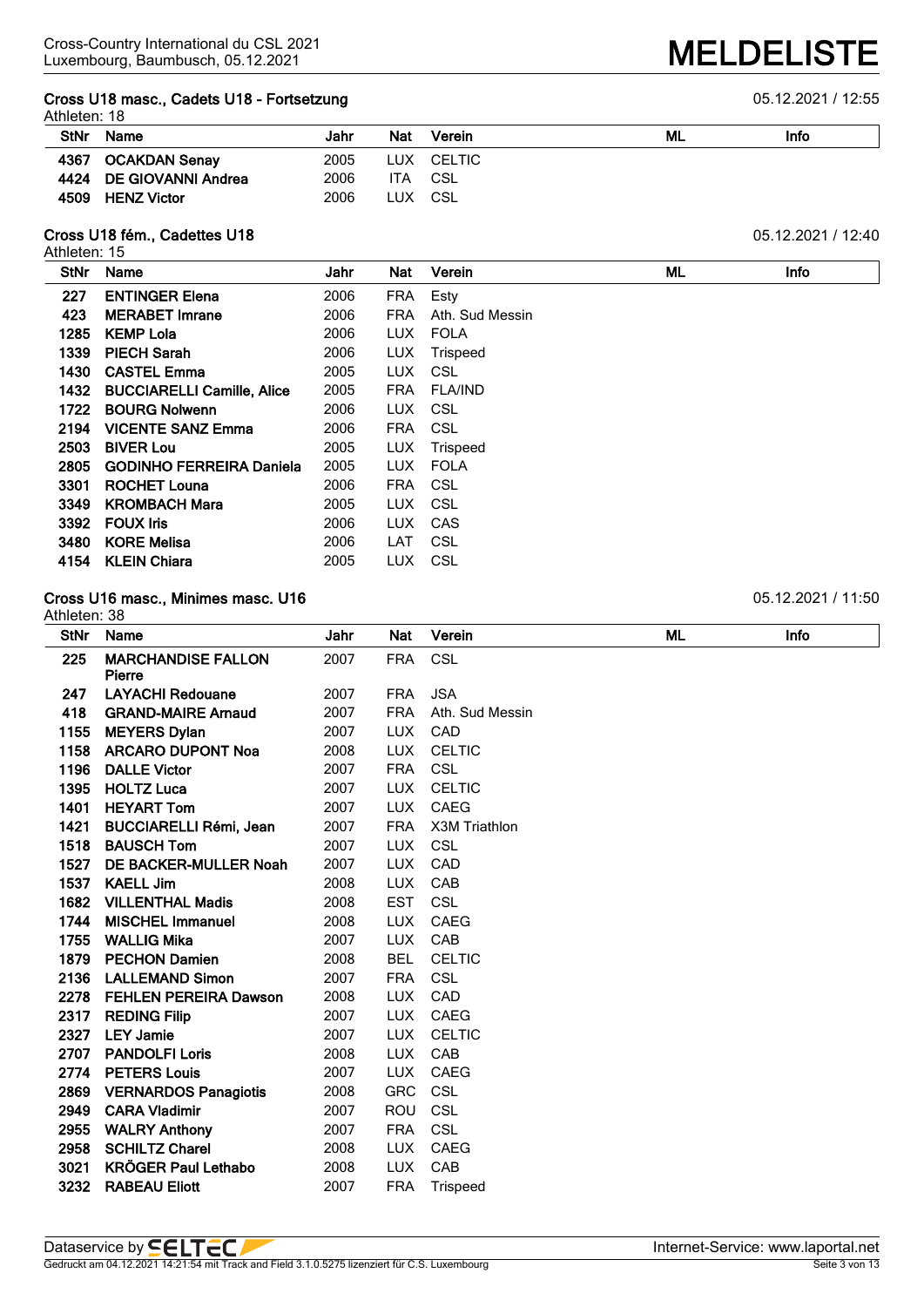# **Cross U16 masc., Minimes masc. U16 - Fortsetzung 6.6 and 10 minutes of the Cross U16 masc.** 11:50

| Athleten: 38 |                                |      |            |                 |    |             |  |
|--------------|--------------------------------|------|------------|-----------------|----|-------------|--|
| <b>StNr</b>  | Name                           | Jahr | Nat        | Verein          | ML | <b>Info</b> |  |
| 3268         | <b>TURPING Tim</b>             | 2008 | <b>LUX</b> | <b>Trispeed</b> |    |             |  |
| 3621         | <b>KESSELER Frédéric</b>       | 2008 | <b>LUX</b> | CSL             |    |             |  |
| 3810         | <b>MOOG Jules</b>              | 2008 | <b>LUX</b> | CAEG            |    |             |  |
| 4219         | <b>MBAH PAGUI Carl Irving</b>  | 2008 | <b>ITA</b> | CAB             |    |             |  |
| 4231         | <b>KITA Yannick</b>            | 2008 | <b>GER</b> | LIAL            |    |             |  |
| 4251         | <b>ÖSTLING Eric</b>            | 2008 | SWE CSL    |                 |    |             |  |
| 4252         | ÖSTLING Carl                   | 2007 | SWE CSL    |                 |    |             |  |
| 4334         | <b>LUBENETS Mikhail</b>        | 2008 | <b>LUX</b> | CSL             |    |             |  |
| 4363         | <b>MARTINS DE ROSALES DIAZ</b> | 2008 | <b>ESP</b> | <b>CELTIC</b>   |    |             |  |
|              | Manuel                         |      |            |                 |    |             |  |
| 4504         | <b>KONSBRUCK Jack</b>          | 2007 | LUX        | LIAL            |    |             |  |

#### **Cross U16 fém., Minimes fem. U16** 05.12.2021 / 11:30

| Athleten: 55 |                                              |              |            |                          |    |      |
|--------------|----------------------------------------------|--------------|------------|--------------------------|----|------|
| <b>StNr</b>  | Name                                         | Jahr         | Nat        | Verein                   | ML | Info |
| 248          | <b>D'HULSTER Pauline</b>                     | 2008         | <b>FRA</b> | <b>JSA</b>               |    |      |
| 419          | <b>KORANI Emma</b>                           | 2007         | <b>FRA</b> | Ath. Sud Messin          |    |      |
| 424          | <b>MERABET Myriéme</b>                       | 2007         | <b>FRA</b> | Ath. Sud Messin          |    |      |
| 1032         | <b>WEIER Clara</b>                           | 2008         | <b>LUX</b> | CAEG                     |    |      |
| 1199         | <b>DAMASO KOHL Noemi</b>                     | 2008         | LUX        | CAEG                     |    |      |
| 1216         | <b>LOPES Elena</b>                           | 2008         | <b>LUX</b> | LIAL                     |    |      |
| 1362         | <b>BAUBION Jeanne Margaret</b>               | 2008         | <b>FRA</b> | CSL                      |    |      |
|              | Denise                                       |              |            |                          |    |      |
| 1388         | <b>HAVÉ Joy</b>                              | 2008         | <b>LUX</b> | CAD                      |    |      |
| 1405         | <b>BERENS Catherine</b>                      | 2007         | <b>LUX</b> | Trispeed                 |    |      |
| 1488         | <b>BOUWMEISTER Yveline</b>                   | 2008         | <b>NED</b> | <b>CAEG</b>              |    |      |
| 1699         | <b>MAJERUS Azadeh</b>                        | 2007         | <b>LUX</b> | <b>FOLA</b>              |    |      |
| 1766         | <b>BOUW Myriam</b>                           | 2008         | <b>NED</b> | CSL                      |    |      |
| 1834         | <b>D'ALIMONTE Carlotta</b>                   | 2008         | <b>LUX</b> | CSL                      |    |      |
| 1838         | <b>SCHOLZ Mailys</b>                         | 2008         | <b>LUX</b> | CSL                      |    |      |
| 2066         | <b>HEYART Stella</b>                         | 2008         | LUX        | CAEG                     |    |      |
| 2103         | <b>MOUSEL Sarah</b>                          | 2007         | <b>LUX</b> | X3M Triathlon            |    |      |
| 2125         | <b>BARBERIS Matilde</b>                      | 2007         | <b>ITA</b> | <b>CSL</b>               |    |      |
| 2247         | <b>MOLITOR Noélie</b>                        | 2007         | <b>LUX</b> | <b>CELTIC</b>            |    |      |
| 2272         | <b>WARKEN Julie</b>                          | 2007         | <b>LUX</b> | CAEG                     |    |      |
| 2315         | <b>HOFFMANN Keira</b>                        | 2008         | <b>LUX</b> | CAEG                     |    |      |
| 2458         | <b>NEISES Jeanne</b>                         | 2008         | <b>LUX</b> | CAEG                     |    |      |
| 2480         | <b>DIESCHBOURG Lis</b>                       | 2008         | <b>LUX</b> | CAEG                     |    |      |
| 2517         | <b>USELDINGER Chloé</b>                      | 2007         | <b>LUX</b> | <b>CELTIC</b>            |    |      |
| 2561         | <b>PURAYE Yaara</b>                          | 2007         | <b>LUX</b> | CAEG                     |    |      |
| 2642         | <b>LAWAL MEYERS Chelly</b>                   | 2008         | <b>LUX</b> | CAEG                     |    |      |
|              | Damilola<br><b>RECH Lou</b>                  |              |            |                          |    |      |
| 2678<br>2768 |                                              | 2008         | <b>LUX</b> | LUX CAD<br><b>CELTIC</b> |    |      |
| 2809         | <b>FUNCK Tessa</b>                           | 2008<br>2008 | <b>LUX</b> | FOLA                     |    |      |
|              | <b>ORIGER Lola</b><br>2912 WEIS Eve, Chloë   | 2008         | <b>LUX</b> | <b>CELTIC</b>            |    |      |
| 2917         | <b>THEIN Madara</b>                          | 2007         | <b>LUX</b> | CSL                      |    |      |
| 2925         | <b>KLEIN SCHLENTZ Claire</b>                 | 2007         | <b>LUX</b> | CAD                      |    |      |
| 2931         | ROQUE-CHEVALIER Adèle                        | 2007         | <b>FRA</b> | <b>CSL</b>               |    |      |
| 2954         |                                              | 2007         | <b>LUX</b> | <b>FOLA</b>              |    |      |
| 2988         | <b>LOESCH Lilli</b><br><b>HEILIGER Lilly</b> | 2008         | <b>LUX</b> | <b>CSL</b>               |    |      |
| 3000         | <b>CICCONE Julia</b>                         | 2007         | <b>ITA</b> | <b>CELTIC</b>            |    |      |
| 3012         | <b>KULHANJIAN Marazil Ann</b>                | 2008         | <b>USA</b> | <b>CSL</b>               |    |      |
| 3028         | <b>FONTAINE Camille</b>                      | 2008         | <b>LUX</b> | <b>CAPA</b>              |    |      |
| 3090         | <b>DELSAUX Laura</b>                         | 2007         | <b>BEL</b> | <b>CSL</b>               |    |      |
| 3178         | <b>BAUSCH Zoé</b>                            | 2008         | <b>LUX</b> | <b>CSL</b>               |    |      |
|              |                                              |              |            |                          |    |      |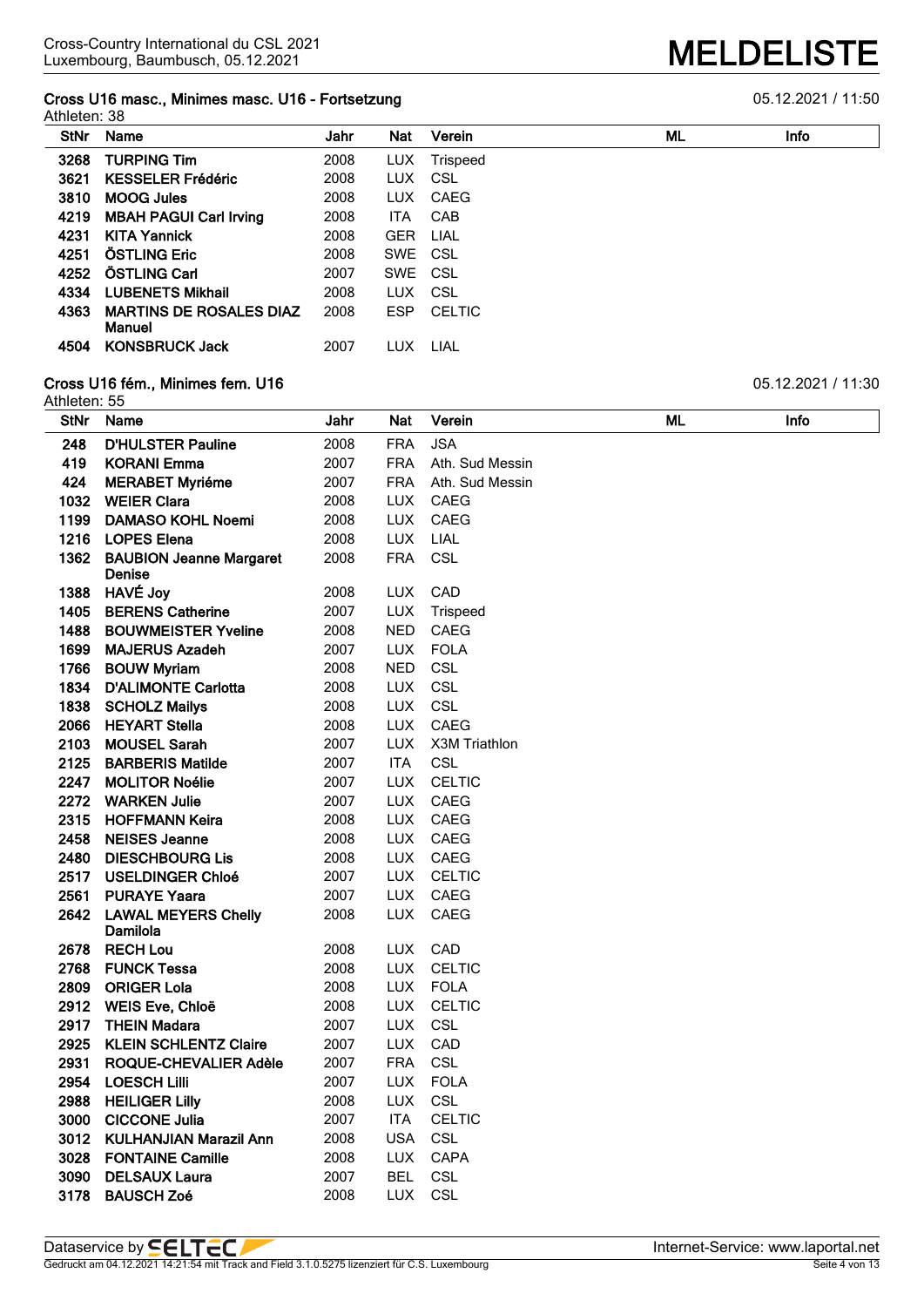# **Cross U16 fém., Minimes fem. U16 - Fortsetzung** 05.12.2021 / 11:30

|      | Athleten: 55                   |      |            |               |    |             |  |  |  |
|------|--------------------------------|------|------------|---------------|----|-------------|--|--|--|
| StNr | Name                           | Jahr | Nat        | Verein        | ML | <b>Info</b> |  |  |  |
| 3275 | <b>BRANDENBURGER Pia</b>       | 2007 | LUX.       | <b>CELTIC</b> |    |             |  |  |  |
| 3424 | <b>KROMBACH Linda</b>          | 2007 | <b>LUX</b> | CSL           |    |             |  |  |  |
| 3529 | <b>BOUWMEISTER Annebelle</b>   | 2008 | <b>NED</b> | CAEG          |    |             |  |  |  |
| 3797 | <b>BOSSUYT Esther</b>          | 2007 | <b>BEL</b> | CSL           |    |             |  |  |  |
| 3928 | <b>STRAZDINA Sintija</b>       | 2008 | LAT        | CSL           |    |             |  |  |  |
| 4018 | <b>HAU Léini</b>               | 2008 | LUX.       | CAEG          |    |             |  |  |  |
| 4035 | <b>BLANCHE Anastasia</b>       | 2008 | <b>FRA</b> | CSL           |    |             |  |  |  |
| 4049 | <b>GLEIS Manon</b>             | 2007 | LUX.       | CSL           |    |             |  |  |  |
| 4229 | <b>GROBEN Dana</b>             | 2007 | <b>LUX</b> | <b>CELTIC</b> |    |             |  |  |  |
| 4235 | <b>WILWERT Charlotte</b>       | 2008 | <b>LUX</b> | <b>LIAL</b>   |    |             |  |  |  |
| 4342 | <b>DEN OTTER Sophia</b>        | 2007 | NED.       | CSL           |    |             |  |  |  |
| 4368 | <b>PIERROT Martine Morgane</b> | 2007 | <b>LUX</b> | <b>CELTIC</b> |    |             |  |  |  |
| 4370 | <b>MOURA SEILER Lara</b>       | 2008 | <b>LUX</b> | <b>CAB</b>    |    |             |  |  |  |
| 4396 | <b>PEREDERIY Alina</b>         | 2008 | <b>LUX</b> | CSL           |    |             |  |  |  |
| 4423 | <b>DE GIOVANNI Sofia</b>       | 2008 | ITA        | CSL           |    |             |  |  |  |
| 4521 | <b>MIRANDA CEPA Rita</b>       | 2008 | POR.       | CAD           |    |             |  |  |  |

#### **Cross U14 masc., Scolaires masc. U14 Development of the U14** 05.12.2021 / 11:15

Athleten: 79<br>StNr Name

|                                |                                                                                                                                                                                                                                                                                                                                                                                                                                                                                                        |                                                                                                                                                                              | Verein                                                                                                                                                                                                                                                                                                                                                       |                                                                                                                                                                                                                                   | Info |
|--------------------------------|--------------------------------------------------------------------------------------------------------------------------------------------------------------------------------------------------------------------------------------------------------------------------------------------------------------------------------------------------------------------------------------------------------------------------------------------------------------------------------------------------------|------------------------------------------------------------------------------------------------------------------------------------------------------------------------------|--------------------------------------------------------------------------------------------------------------------------------------------------------------------------------------------------------------------------------------------------------------------------------------------------------------------------------------------------------------|-----------------------------------------------------------------------------------------------------------------------------------------------------------------------------------------------------------------------------------|------|
| <b>MHRETAB Hani TEklu</b>      | 2009                                                                                                                                                                                                                                                                                                                                                                                                                                                                                                   | ERI                                                                                                                                                                          | <b>CELTIC</b>                                                                                                                                                                                                                                                                                                                                                |                                                                                                                                                                                                                                   |      |
| <b>NAJIH Affan</b>             | 2009                                                                                                                                                                                                                                                                                                                                                                                                                                                                                                   | <b>FRA</b>                                                                                                                                                                   | <b>EATGL</b>                                                                                                                                                                                                                                                                                                                                                 |                                                                                                                                                                                                                                   |      |
| <b>PELICCIONE Matéo</b>        | 2010                                                                                                                                                                                                                                                                                                                                                                                                                                                                                                   | <b>FRA</b>                                                                                                                                                                   | Ath. Sud Messin                                                                                                                                                                                                                                                                                                                                              |                                                                                                                                                                                                                                   |      |
| <b>KORANI Tom</b>              | 2010                                                                                                                                                                                                                                                                                                                                                                                                                                                                                                   | <b>FRA</b>                                                                                                                                                                   | Ath. Sud Messin                                                                                                                                                                                                                                                                                                                                              |                                                                                                                                                                                                                                   |      |
| <b>D'ALIMONTE Edgar</b>        | 2010                                                                                                                                                                                                                                                                                                                                                                                                                                                                                                   | <b>LUX</b>                                                                                                                                                                   | <b>CSL</b>                                                                                                                                                                                                                                                                                                                                                   |                                                                                                                                                                                                                                   |      |
| <b>TROMANS PALOMINO Daniel</b> | 2009                                                                                                                                                                                                                                                                                                                                                                                                                                                                                                   | <b>ESP</b>                                                                                                                                                                   | CSL                                                                                                                                                                                                                                                                                                                                                          |                                                                                                                                                                                                                                   |      |
| <b>AZEVEDO DAGUENET Andy</b>   | 2010                                                                                                                                                                                                                                                                                                                                                                                                                                                                                                   | <b>LUX</b>                                                                                                                                                                   | CSL                                                                                                                                                                                                                                                                                                                                                          |                                                                                                                                                                                                                                   |      |
| <b>PURAYE Mil</b>              | 2009                                                                                                                                                                                                                                                                                                                                                                                                                                                                                                   | <b>LUX</b>                                                                                                                                                                   | CAEG                                                                                                                                                                                                                                                                                                                                                         |                                                                                                                                                                                                                                   |      |
| <b>KALMES Thierry</b>          | 2009                                                                                                                                                                                                                                                                                                                                                                                                                                                                                                   | <b>LUX</b>                                                                                                                                                                   | CAD                                                                                                                                                                                                                                                                                                                                                          |                                                                                                                                                                                                                                   |      |
| <b>GIWER Joris</b>             | 2010                                                                                                                                                                                                                                                                                                                                                                                                                                                                                                   |                                                                                                                                                                              | CAEG                                                                                                                                                                                                                                                                                                                                                         |                                                                                                                                                                                                                                   |      |
|                                | 2010                                                                                                                                                                                                                                                                                                                                                                                                                                                                                                   | <b>FRA</b>                                                                                                                                                                   | CSL                                                                                                                                                                                                                                                                                                                                                          |                                                                                                                                                                                                                                   |      |
| <b>BOCK Guillaume</b>          | 2010                                                                                                                                                                                                                                                                                                                                                                                                                                                                                                   |                                                                                                                                                                              |                                                                                                                                                                                                                                                                                                                                                              |                                                                                                                                                                                                                                   |      |
| <b>GROTZ Nikla</b>             | 2010                                                                                                                                                                                                                                                                                                                                                                                                                                                                                                   | <b>LUX</b>                                                                                                                                                                   |                                                                                                                                                                                                                                                                                                                                                              |                                                                                                                                                                                                                                   |      |
| <b>KUPTSOV Vladislav</b>       |                                                                                                                                                                                                                                                                                                                                                                                                                                                                                                        |                                                                                                                                                                              |                                                                                                                                                                                                                                                                                                                                                              |                                                                                                                                                                                                                                   |      |
| <b>MOOG Paul</b>               |                                                                                                                                                                                                                                                                                                                                                                                                                                                                                                        |                                                                                                                                                                              |                                                                                                                                                                                                                                                                                                                                                              |                                                                                                                                                                                                                                   |      |
| <b>HERR Frédéric</b>           |                                                                                                                                                                                                                                                                                                                                                                                                                                                                                                        |                                                                                                                                                                              |                                                                                                                                                                                                                                                                                                                                                              |                                                                                                                                                                                                                                   |      |
|                                |                                                                                                                                                                                                                                                                                                                                                                                                                                                                                                        |                                                                                                                                                                              |                                                                                                                                                                                                                                                                                                                                                              |                                                                                                                                                                                                                                   |      |
| <b>BIVER Pier</b>              |                                                                                                                                                                                                                                                                                                                                                                                                                                                                                                        |                                                                                                                                                                              |                                                                                                                                                                                                                                                                                                                                                              |                                                                                                                                                                                                                                   |      |
|                                |                                                                                                                                                                                                                                                                                                                                                                                                                                                                                                        |                                                                                                                                                                              |                                                                                                                                                                                                                                                                                                                                                              |                                                                                                                                                                                                                                   |      |
|                                |                                                                                                                                                                                                                                                                                                                                                                                                                                                                                                        |                                                                                                                                                                              |                                                                                                                                                                                                                                                                                                                                                              |                                                                                                                                                                                                                                   |      |
|                                |                                                                                                                                                                                                                                                                                                                                                                                                                                                                                                        |                                                                                                                                                                              |                                                                                                                                                                                                                                                                                                                                                              |                                                                                                                                                                                                                                   |      |
|                                |                                                                                                                                                                                                                                                                                                                                                                                                                                                                                                        |                                                                                                                                                                              |                                                                                                                                                                                                                                                                                                                                                              |                                                                                                                                                                                                                                   |      |
|                                |                                                                                                                                                                                                                                                                                                                                                                                                                                                                                                        |                                                                                                                                                                              |                                                                                                                                                                                                                                                                                                                                                              |                                                                                                                                                                                                                                   |      |
|                                |                                                                                                                                                                                                                                                                                                                                                                                                                                                                                                        |                                                                                                                                                                              |                                                                                                                                                                                                                                                                                                                                                              |                                                                                                                                                                                                                                   |      |
|                                |                                                                                                                                                                                                                                                                                                                                                                                                                                                                                                        |                                                                                                                                                                              |                                                                                                                                                                                                                                                                                                                                                              |                                                                                                                                                                                                                                   |      |
|                                |                                                                                                                                                                                                                                                                                                                                                                                                                                                                                                        |                                                                                                                                                                              |                                                                                                                                                                                                                                                                                                                                                              |                                                                                                                                                                                                                                   |      |
|                                |                                                                                                                                                                                                                                                                                                                                                                                                                                                                                                        |                                                                                                                                                                              |                                                                                                                                                                                                                                                                                                                                                              |                                                                                                                                                                                                                                   |      |
|                                |                                                                                                                                                                                                                                                                                                                                                                                                                                                                                                        |                                                                                                                                                                              |                                                                                                                                                                                                                                                                                                                                                              |                                                                                                                                                                                                                                   |      |
|                                |                                                                                                                                                                                                                                                                                                                                                                                                                                                                                                        |                                                                                                                                                                              |                                                                                                                                                                                                                                                                                                                                                              |                                                                                                                                                                                                                                   |      |
|                                |                                                                                                                                                                                                                                                                                                                                                                                                                                                                                                        |                                                                                                                                                                              |                                                                                                                                                                                                                                                                                                                                                              |                                                                                                                                                                                                                                   |      |
|                                |                                                                                                                                                                                                                                                                                                                                                                                                                                                                                                        |                                                                                                                                                                              |                                                                                                                                                                                                                                                                                                                                                              |                                                                                                                                                                                                                                   |      |
|                                |                                                                                                                                                                                                                                                                                                                                                                                                                                                                                                        |                                                                                                                                                                              |                                                                                                                                                                                                                                                                                                                                                              |                                                                                                                                                                                                                                   |      |
|                                |                                                                                                                                                                                                                                                                                                                                                                                                                                                                                                        |                                                                                                                                                                              |                                                                                                                                                                                                                                                                                                                                                              |                                                                                                                                                                                                                                   |      |
|                                |                                                                                                                                                                                                                                                                                                                                                                                                                                                                                                        |                                                                                                                                                                              |                                                                                                                                                                                                                                                                                                                                                              |                                                                                                                                                                                                                                   |      |
|                                |                                                                                                                                                                                                                                                                                                                                                                                                                                                                                                        |                                                                                                                                                                              |                                                                                                                                                                                                                                                                                                                                                              |                                                                                                                                                                                                                                   |      |
|                                | PONDARD KISINDE Jayden<br><b>ROQUE-CHEVALIER Oscar</b><br><b>FOLSCHEID Colin</b><br><b>LOSCH Julien</b><br><b>VANOLST Emile</b><br><b>BEISSEL Antoine</b><br><b>PAULY Sven</b><br><b>LUDZACK Dean</b><br><b>SCHOEBEN Guillaume</b><br><b>KLEIN SCHLENTZ Bastien</b><br><b>STEFANETTI Nick</b><br><b>USELDINGER Théo</b><br><b>GOEBEL Anthony</b><br><b>FRANTZ ESCALONA Enrique</b><br><b>KAYSER Leo</b><br><b>REY PANIAGUA Manuel</b><br><b>TYMRÁK Martin</b><br><b>WEBER Tun</b><br><b>KRECKÉ Mex</b> | 2009<br>2010<br>2010<br>2010<br>2010<br>2010<br>2010<br>2009<br>2009<br>2010<br>2010<br>2010<br>2009<br>2010<br>2010<br>2009<br>2009<br>2009<br>2009<br>2009<br>2010<br>2009 | Jahr<br><b>Nat</b><br>Name<br><b>LUX</b><br><b>LUX</b><br><b>LUX</b><br><b>LUX</b><br><b>FRA</b><br><b>LUX</b><br><b>LUX</b><br><b>LUX</b><br><b>LUX</b><br><b>LUX</b><br><b>LUX</b><br><b>LUX</b><br><b>LUX</b><br><b>LUX</b><br><b>LUX</b><br><b>LUX</b><br><b>LUX</b><br><b>LUX</b><br><b>LUX</b><br><b>ESP</b><br><b>CZE</b><br><b>LUX</b><br><b>LUX</b> | CAEG<br>Trispeed<br>LUX/RUSCSL<br>CAEG<br>CSL<br>CSL<br>Trispeed<br>CAD<br><b>CELTIC</b><br>Trispeed<br>CSL<br>Trispeed<br>CSL<br><b>CELTIC</b><br>CAD<br>CAEG<br><b>CELTIC</b><br>CSL<br>CSL<br>CSL<br>CSL<br>CSL<br>CAEG<br>CAD | ML   |

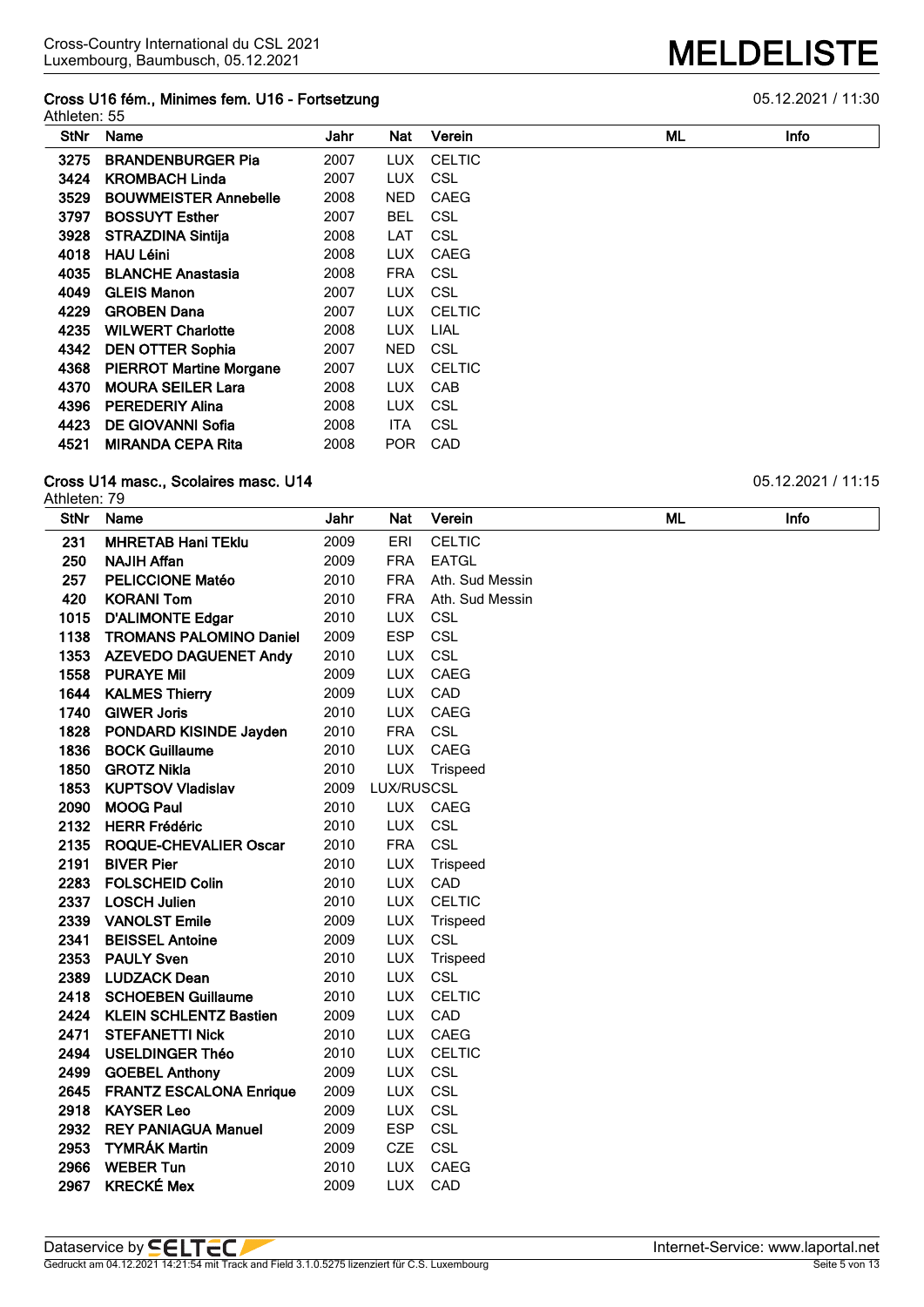# **Cross U14 masc., Scolaires masc. U14 - Fortsetzung** 05.12.2021 / 11:15

| Athleten: 79 |                                |      |            |               |    |             |
|--------------|--------------------------------|------|------------|---------------|----|-------------|
| <b>StNr</b>  | Name                           | Jahr | Nat        | Verein        | ML | <b>Infc</b> |
| 3022         | <b>JONES Miles</b>             | 2010 | <b>LUX</b> | CSL           |    |             |
| 3092         | <b>HUSTING Oscar</b>           | 2009 | <b>LUX</b> | <b>FOLA</b>   |    |             |
| 3136         | <b>GOLDSCHMIDT Ben</b>         | 2009 | LUX        | CSL           |    |             |
| 3164         | <b>FAUST Fränz</b>             | 2010 | <b>LUX</b> | <b>CELTIC</b> |    |             |
| 3252         | <b>NIEDERCORN Gaspard</b>      | 2010 | <b>LUX</b> | CSL           |    |             |
| 3267         | <b>TURPING Tom</b>             | 2010 | <b>LUX</b> | Trispeed      |    |             |
| 3323         | DE MENEZES CARVALHO<br>Gabriel | 2010 | <b>POR</b> | CAD           |    |             |
| 3338         | <b>CARVALHO ALVES Evan</b>     | 2010 | <b>LUX</b> | CAS           |    |             |
| 3341         | <b>HEINTZ Tim</b>              | 2010 | <b>LUX</b> | CAS           |    |             |
| 3350         | <b>STRAUB RODRIGUEZ Daniel</b> | 2009 | <b>LUX</b> | <b>CSL</b>    |    |             |
| 3386         | <b>BELLINI Louis</b>           | 2009 | <b>FRA</b> | CAD           |    |             |
| 3444         | <b>WAGNER Maxime</b>           | 2010 | <b>LUX</b> | <b>CSL</b>    |    |             |
| 3488         | <b>COIMBRA DAUPHIN Noah</b>    | 2010 | <b>LUX</b> | Trispeed      |    |             |
| 3512         | <b>LONGO Ilan</b>              | 2009 | <b>BEL</b> | <b>CELTIC</b> |    |             |
| 3597         | <b>NETTI Audric</b>            | 2010 | <b>BEL</b> | CAB           |    |             |
| 3637         | <b>THEIS Charel</b>            | 2009 | <b>LUX</b> | CAB           |    |             |
| 3749         | <b>MULRENNAN Paul</b>          | 2010 | <b>LUX</b> | CAD           |    |             |
| 3775         | <b>VERNARDOS Vasileios</b>     | 2010 | <b>GRC</b> | CSL           |    |             |
| 3784         | <b>HEMMEN Tun</b>              | 2009 | <b>LUX</b> | <b>CELTIC</b> |    |             |
| 3917         | <b>GOERGEN Tim</b>             | 2009 | <b>LUX</b> | CAEG          |    |             |
| 3999         | <b>ZIGRAND Jonathan</b>        | 2009 | <b>LUX</b> | <b>CELTIC</b> |    |             |
| 4064         | <b>HELMINGER Yari</b>          | 2010 | <b>LUX</b> | CSL           |    |             |
| 4065         | <b>HELMINGER Kayan</b>         | 2009 | <b>LUX</b> | <b>CSL</b>    |    |             |
| 4085         | <b>BORODKINE Ethan</b>         | 2009 | <b>LUX</b> | CAS           |    |             |
| 4114         | <b>KINTZLÉ Leo</b>             | 2009 | <b>LUX</b> | Trispeed      |    |             |
| 4190         | <b>KEUP Emil</b>               | 2009 | <b>LUX</b> | CAD           |    |             |
| 4211         | <b>MULLER Fränz</b>            | 2009 | <b>LUX</b> | CAD           |    |             |
| 4218         | <b>SCHAAF Tim</b>              | 2010 | <b>LUX</b> | <b>CELTIC</b> |    |             |
| 4222         | <b>PINTO Leo</b>               | 2010 | <b>LUX</b> | CAEG          |    |             |
| 4254         | <b>SIMON-BRUTEL Arthur</b>     | 2009 | <b>FRA</b> | CSL           |    |             |
| 4265         | <b>HILD Mathis</b>             | 2009 | <b>LUX</b> | CSL           |    |             |
| 4266         | <b>FLEMING Ben</b>             | 2009 | <b>LUX</b> | <b>CSL</b>    |    |             |
| 4290         | <b>VANDENABEELE Jan</b>        | 2010 | <b>BEL</b> | <b>CSL</b>    |    |             |
| 4291         | <b>LUBENETS Pavel</b>          | 2010 | <b>LUX</b> | <b>CSL</b>    |    |             |
| 4323         | <b>DECOBERT Léo</b>            | 2010 | <b>LUX</b> | CSL           |    |             |
| 4328         | <b>GREGORUTTI Lorenzo</b>      | 2010 | <b>ITA</b> | CSL           |    |             |

ESP CELTIC

#### **Cross U14 fém., Scolaires fem. U14 Cross U14 fém., Scolaires fem. U14 D5.12.2021 / 11:00**

**MARTINS DE ROSALES DIAZ**

**Pablo**

| Athleten: 64 |                         |      |            |                 |    |      |
|--------------|-------------------------|------|------------|-----------------|----|------|
| <b>StNr</b>  | <b>Name</b>             | Jahr | <b>Nat</b> | Verein          | ML | Info |
| 226          | <b>WUIDAR Valentine</b> | 2010 | <b>FRA</b> | ULA             |    |      |
| 233          | <b>LAYACHI Meissa</b>   | 2009 | <b>FRA</b> | JSA             |    |      |
| 251          | <b>NAJIH Mryam</b>      | 2010 | <b>FRA</b> | EATGL           |    |      |
| 421          | <b>MILLUZZO Eva</b>     | 2010 | <b>FRA</b> | Ath. Sud Messin |    |      |
| 1038         | JÜCH Nea                | 2009 | <b>LUX</b> | CELTIC          |    |      |
| 1087         | <b>MAURO Lilou</b>      | 2009 | <b>FRA</b> | <b>FOLA</b>     |    |      |

Gedruckt am 04.12.2021 14:21:54 mit Track and Field 3.1.0.5275 lizenziert für C.S. Luxembourg

 **DAVRADAKIS Michail** 2010 GRE CSL **CASTANO COPOT Tomas** 2010 ESP CSL

 **EGRET Prune** 2009 FRA CSL **PETIT Charly** 2010 BEL Trispeed **LIEBERMANN Raphaël** 2009 LUX CSL **MALLOUK Sasha** 2010 FRA CSL **BAUSCH Leo** 2009 LUX CAPA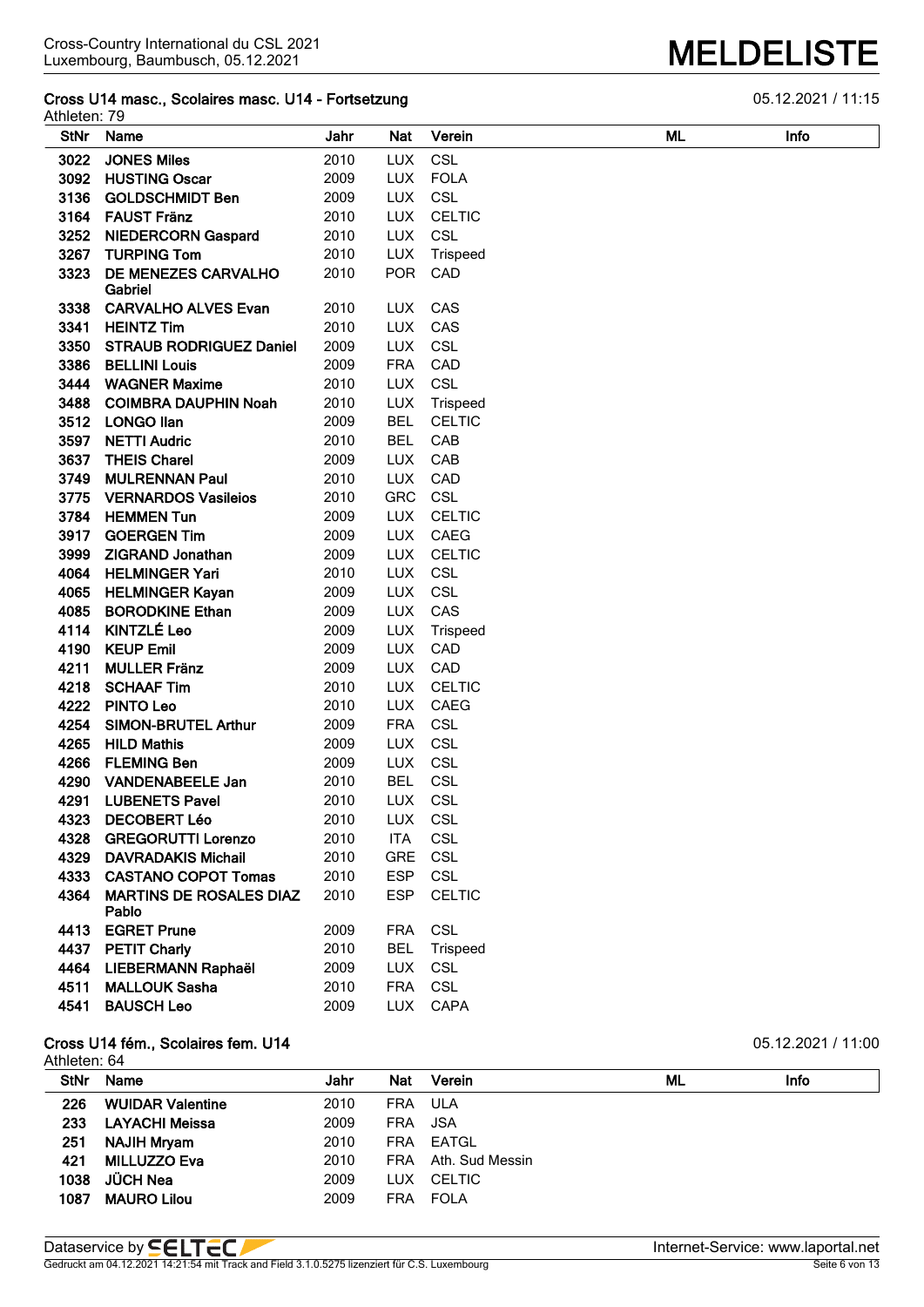### **Cross U14 fém., Scolaires fem. U14 - Fortsetzung 6.6 and 19 and 19 and 10 and 10 and 10 and 10 and 10 and 10 and 10 and 10 and 10 and 10 and 10 and 10 and 10 and 10 and 10 and 10 and 10 and 10 and 10 and 10 and 10 and 10**

Athleten: 64<br>StNr Name

| <b>StNr</b> | Name                                                 | Jahr | Nat        | Verein        | ML | <b>Infc</b> |
|-------------|------------------------------------------------------|------|------------|---------------|----|-------------|
| 1092        | <b>SYBERTZ Léonie Lou</b>                            | 2009 | <b>LUX</b> | CAD           |    |             |
|             | 1234 PLAHÉ LAROSCHE Amaya                            | 2010 | <b>LUX</b> | CSL           |    |             |
|             | 1245 LIBENS THEIN Li                                 | 2009 | <b>LUX</b> | <b>FOLA</b>   |    |             |
| 1300        | <b>ONOMO EBODE Naïca, Elena</b>                      | 2010 | <b>FRA</b> | <b>CSL</b>    |    |             |
| 1399        | <b>BOSSUYT Mirjam</b>                                | 2009 | <b>BEL</b> | <b>CSL</b>    |    |             |
| 1400        | <b>PHILIPPART Enny</b>                               | 2009 | <b>LUX</b> | Trispeed      |    |             |
| 1479        | <b>BLOOMER Akiko Enola</b>                           | 2010 | <b>LUX</b> | <b>CSL</b>    |    |             |
| 1598        | <b>SCHOLER Julie</b>                                 | 2009 | <b>LUX</b> | <b>CELTIC</b> |    |             |
| 1633        | <b>LUDOVICY Hannah</b>                               | 2010 | <b>LUX</b> | <b>CAPA</b>   |    |             |
| 1807        | <b>FISCHER Emilia Marie</b>                          | 2009 | <b>GER</b> | CSL           |    |             |
| 1900        | <b>SAHR Tonya</b>                                    | 2009 | <b>LUX</b> | <b>CSL</b>    |    |             |
| 1926        | <b>MAYER Lucy</b>                                    | 2010 | <b>LUX</b> | CAD           |    |             |
| 2010        | <b>LAMY Rachel</b>                                   | 2010 | <b>LUX</b> | <b>CELTIC</b> |    |             |
| 2070        | <b>LORETZ Elisa</b>                                  | 2010 | <b>LUX</b> | Trispeed      |    |             |
| 2318        | <b>BELLING Charlie</b>                               | 2009 | <b>LUX</b> | CAEG          |    |             |
| 2357        | <b>KOTECKÁ Marie Anna</b>                            | 2009 | <b>CZE</b> | <b>CELTIC</b> |    |             |
|             | 2462 WEBER Lynn                                      | 2009 | <b>LUX</b> | <b>FOLA</b>   |    |             |
|             | 2474 WEIS June Lilly                                 | 2009 | <b>LUX</b> | <b>CELTIC</b> |    |             |
|             | 2762 RECKINGER Nelly                                 | 2009 | LUX        | <b>CELTIC</b> |    |             |
| 2797        | <b>NOTHUM June</b>                                   | 2009 | <b>LUX</b> | Trispeed      |    |             |
|             | 2802 SCHEVERS Mara                                   | 2009 | <b>LUX</b> | CAS           |    |             |
|             | 2810 SECK Leonie Olivia                              | 2010 | LUX CSL    |               |    |             |
|             | 2844 GREMLING Maud                                   | 2010 |            | LUX CELTIC    |    |             |
|             | 2964 CAÑETE GALAN Martina                            | 2009 | <b>ESP</b> | CSL           |    |             |
|             | 2970 PIECH Leah                                      | 2010 | <b>LUX</b> | Trispeed      |    |             |
|             | 2996 KAPINAJOVÁ Hana                                 | 2010 | <b>SVK</b> | CSL           |    |             |
|             | 3036 FEINEN Zohra                                    | 2009 | <b>LUX</b> | <b>CELTIC</b> |    |             |
|             | 3042 DE JAGER BOOS Liane                             | 2009 | <b>LUX</b> | CAS           |    |             |
|             | 3062 LIMA EVORA Mélissa                              | 2010 | <b>LUX</b> | <b>CAEG</b>   |    |             |
|             | 3288 FOLSCHEID Sophie                                | 2010 | <b>LUX</b> | CAD           |    |             |
|             | 3428 SCHAACK Lynn                                    | 2009 | <b>LUX</b> | <b>FOLA</b>   |    |             |
| 3442        | <b>ELCHEROTH Lena</b>                                | 2010 | <b>LUX</b> | LIAL          |    |             |
| 3490        | <b>ROCHET Pénélope</b>                               | 2009 | <b>FRA</b> | LIAL          |    |             |
| 3502        | <b>GAJIC Danica</b>                                  | 2009 | <b>LUX</b> | <b>CELTIC</b> |    |             |
|             | 3616 VILLAIN Lény                                    | 2009 | <b>LUX</b> | CAD           |    |             |
| 3622        | <b>WEBER PETROVA Anastasia</b>                       | 2010 | LUX        | CAB           |    |             |
|             | 3650 ZEIMET Laura                                    | 2010 | LUX        | CAD           |    |             |
| 3677        | <b>CHLECQ llaria</b>                                 | 2009 | <b>LUX</b> | CAS           |    |             |
| 3728        | <b>BAUSTERT Margot</b>                               | 2010 | <b>LUX</b> | CAB           |    |             |
| 3956        | POOS Yara                                            | 2010 | LUX        | CAS           |    |             |
|             | 4052 STRASSER Louise                                 | 2010 | LUX        | <b>CELTIC</b> |    |             |
|             | 4071 THOMÉ Emma                                      | 2009 | LUX        | <b>CSL</b>    |    |             |
| 4090        | <b>SCHMIT Vicky</b>                                  | 2010 | LUX        | CAB           |    |             |
| 4139        | <b>LEISTICO Lisa</b>                                 | 2010 | LUX        | <b>CELTIC</b> |    |             |
| 4149        | <b>ISEKIN Mia</b>                                    | 2009 | LUX        | CAD           |    |             |
|             | 4192 LEMAL Charlotte                                 | 2010 | LUX CSL    |               |    |             |
|             | 4204 LANNERS Mia                                     | 2010 |            | LUX CELTIC    |    |             |
|             | 4232 KITA Nella                                      | 2009 | GER LIAL   |               |    |             |
| 4242        | <b>CHARLESWORTH-VON</b><br><b>KUNITZKI-NEU Clara</b> | 2010 | <b>LUX</b> | LIAL          |    |             |
| 4264        | <b>PEROSINO Julie</b>                                | 2009 | FRA        | CSL           |    |             |
| 4276        | <b>MARQUES Zoé</b>                                   | 2009 | <b>LUX</b> | <b>CELTIC</b> |    |             |
|             | 4326 THILL LUCAS Célina                              | 2010 | <b>LUX</b> | LIAL          |    |             |
|             | 4338 CZAPIEWSKA Tara Elizabeth                       | 2010 | <b>SVK</b> | CSL           |    |             |
|             | 4376 VICENTE-SANZ Julie                              | 2010 | <b>FRA</b> | LIAL          |    |             |
|             | 4439 STOYKOVA Maria                                  | 2009 | <b>BUL</b> | <b>CSL</b>    |    |             |
|             |                                                      |      |            |               |    |             |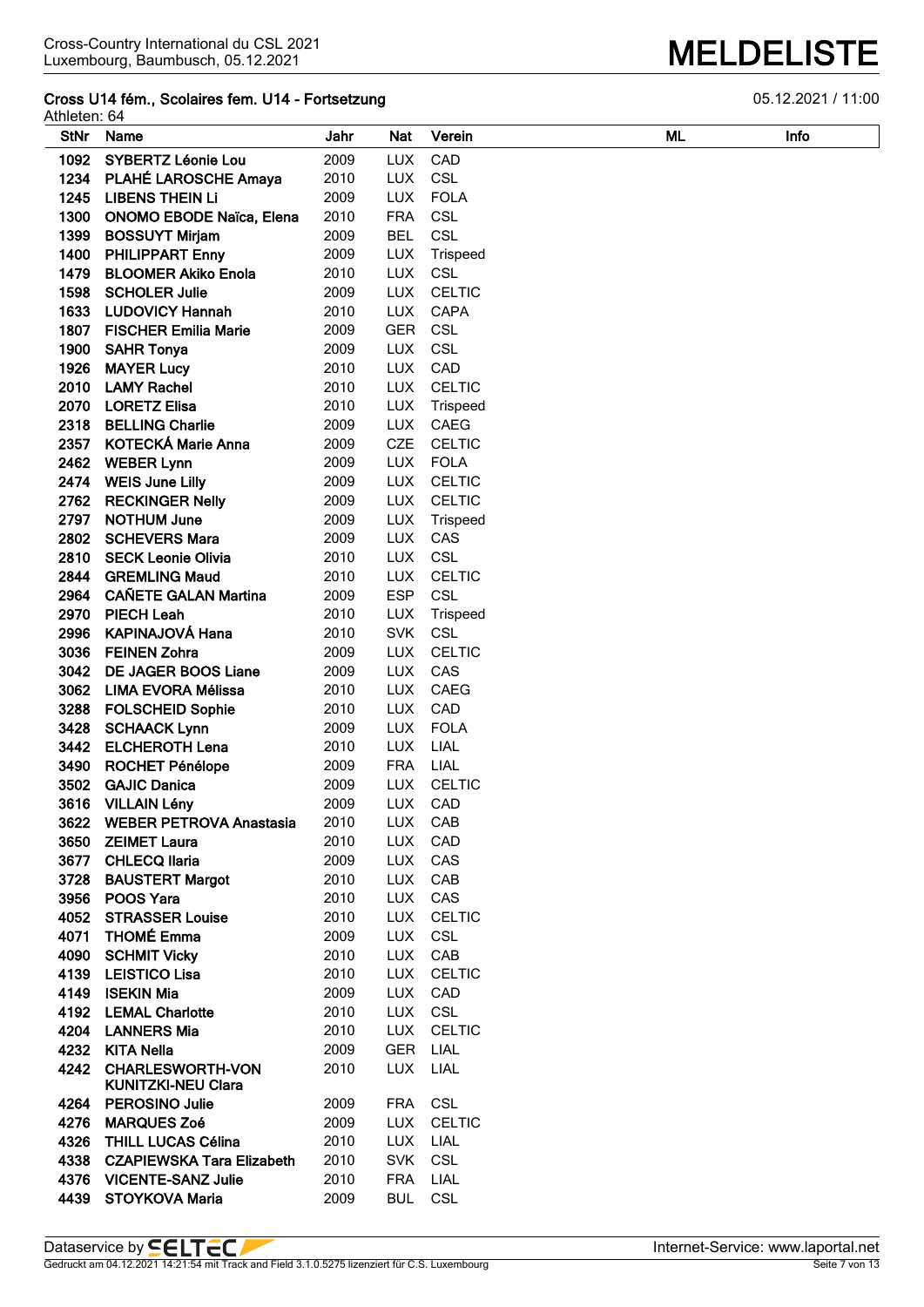#### **Cross U14 fém., Scolaires fem. U14 - Fortsetzung 6.6 and 19 and 19 and 10 and 10 and 10 and 10 and 10 and 10 and 10 and 10 and 10 and 10 and 10 and 10 and 10 and 10 and 10 and 10 and 10 and 10 and 10 and 10 and 10 and 10** Athleten: 64

| Allielen. 04 |                      |      |            |          |    |      |
|--------------|----------------------|------|------------|----------|----|------|
| <b>StNr</b>  | Name                 | Jahr | Nat        | Verein   | ML | Info |
|              | 4452 CHRISTEN Chiara | 2010 | <b>LUX</b> | Trispeed |    |      |
|              | 4518 ZEPP Chloé      | 2009 | LUX        | CELTIC   |    |      |
|              | 4522 LAHR Marie      | 2010 | LUX.       | CAD      |    |      |

## **Cross U12 masc., Débutants masc. U12** 05.12.2021 / 12:25

Athleten: 44

| <b>StNr</b> | Name                         | Jahr | <b>Nat</b>  | Verein        | ML | Info |
|-------------|------------------------------|------|-------------|---------------|----|------|
| 232         | <b>LAYACHI Kemil</b>         | 2012 | <b>FRA</b>  | <b>JSA</b>    |    |      |
| 252         | <b>NAJIH Issam</b>           | 2012 | <b>FRA</b>  | <b>EATGL</b>  |    |      |
| 1050        | <b>STEINHÄUSER Thierry</b>   | 2012 | <b>LUX</b>  | <b>CSL</b>    |    |      |
| 1133        | <b>WAGENER Ben</b>           | 2012 | <b>LUX</b>  | <b>CSL</b>    |    |      |
| 1142        | <b>TROMANS David</b>         | 2011 | <b>LUX</b>  | <b>CSL</b>    |    |      |
| 1186        | <b>FOLMER Felix</b>          | 2011 | <b>LUX</b>  | Trispeed      |    |      |
| 1238        | <b>GOERGEN Emil</b>          | 2012 | <b>LUX</b>  | <b>CAEG</b>   |    |      |
| 1244        | <b>LEMOS ALEXANDRE Diego</b> | 2012 | <b>LUX</b>  | CAD           |    |      |
| 1262        | <b>NEISES Jim</b>            | 2011 | <b>LUX</b>  | CAEG          |    |      |
| 1340        | <b>THIEBAUD Mathieu</b>      | 2011 | <b>LUX</b>  | <b>CSL</b>    |    |      |
| 1698        | <b>ARCARO DUPONT Jona</b>    | 2012 | <b>LUX</b>  | <b>CELTIC</b> |    |      |
|             | 1826 AVERJANOVS Arturs       | 2011 | LAT         | <b>CSL</b>    |    |      |
| 1921        | <b>MERGEN Andy</b>           | 2011 | <b>LUX</b>  | CAB           |    |      |
| 2140        | <b>HENDRIKS Maurice</b>      | 2011 | <b>LUX</b>  | Trispeed      |    |      |
| 2356        | <b>GOLDSCHMIDT Lou</b>       | 2012 | <b>LUX</b>  | <b>CSL</b>    |    |      |
|             | 2477 STEFFEN Ben             | 2012 | <b>LUX</b>  | <b>FOLA</b>   |    |      |
|             | 2532 VASYLYEV Leonid (Michy) | 2012 | <b>UKR</b>  | CAD           |    |      |
|             | 2652 STRAUS Charles          | 2012 | <b>LUX</b>  | <b>CSL</b>    |    |      |
|             | 2662 POSPISIL Peter          | 2011 | <b>SVK</b>  | <b>CSL</b>    |    |      |
| 2681        | <b>LIEBERMANN Arthur</b>     | 2011 | <b>LUX</b>  | <b>CSL</b>    |    |      |
|             | 2828 SPAUS Maxime            | 2012 | <b>FIN</b>  | <b>CSL</b>    |    |      |
|             | 2916 WELTER Leo              | 2011 | <b>LUX</b>  | <b>CSL</b>    |    |      |
| 3019        | <b>BIDNYI Mark</b>           | 2011 | <b>UKR</b>  | <b>CSL</b>    |    |      |
| 3294        | <b>GOERGEN Ben</b>           | 2012 | <b>GER</b>  | CAEG          |    |      |
| 3384        | <b>GIAMPIETRO Alessio</b>    | 2011 | <b>ITA</b>  | <b>CSL</b>    |    |      |
| 3472        | <b>JIMÉNEZ BRUCK Jules</b>   | 2011 | <b>LUX</b>  | <b>CSL</b>    |    |      |
| 3583        | <b>SCHUSTER Jérémy</b>       | 2012 | <b>LUX</b>  | CAEG          |    |      |
| 3684        | <b>FAUST Nik</b>             | 2012 | <b>LUX</b>  | <b>CELTIC</b> |    |      |
| 3748        | <b>VAESSEN AABY Mads</b>     | 2012 | <b>LUX</b>  | <b>CELTIC</b> |    |      |
| 4069        | <b>GLODT Charles</b>         | 2011 | <b>LUX</b>  | CAEG          |    |      |
| 4087        | <b>KOCH Jamie</b>            | 2011 | <b>LUX</b>  | CAEG          |    |      |
| 4089        | KOTECKÝ Jáchym               | 2011 | <b>CZE</b>  | <b>CELTIC</b> |    |      |
| 4121        | <b>CESARI Camille</b>        | 2011 | <b>FRA</b>  | <b>FOLA</b>   |    |      |
| 4253        | <b>FOLSCHEID Lou</b>         | 2011 | <b>LUX</b>  | CAD           |    |      |
| 4287        | <b>BENKO Daniel</b>          | 2012 | <b>SVK</b>  | <b>CSL</b>    |    |      |
| 4335        | <b>MULRENNAN Patrick</b>     | 2012 | LUX         | CAD           |    |      |
|             | 4339 CZAPIEWSKI Leaonard Jan | 2012 |             | SVK CSL       |    |      |
| 4378        | <b>KOENIG Julien</b>         | 2012 | <b>LUX</b>  | <b>CAPA</b>   |    |      |
| 4394        | <b>GUERIN Raphaël</b>        | 2012 | <b>FRA</b>  | <b>CSL</b>    |    |      |
| 4398        | <b>BEN DRISS Alexander</b>   | 2011 | <b>FIN</b>  | <b>CSL</b>    |    |      |
| 4457        | <b>MC CARTNEY Nils</b>       | 2012 | LUX/FRACAEG |               |    |      |
| 4495        | <b>MARSON Sven</b>           | 2012 | <b>LUX</b>  | CAS           |    |      |
| 4524        | <b>RECH Léo</b>              | 2011 | <b>LUX</b>  | CAD           |    |      |
|             | 4528 RUCH Antoine            | 2011 |             | LUX Trispeed  |    |      |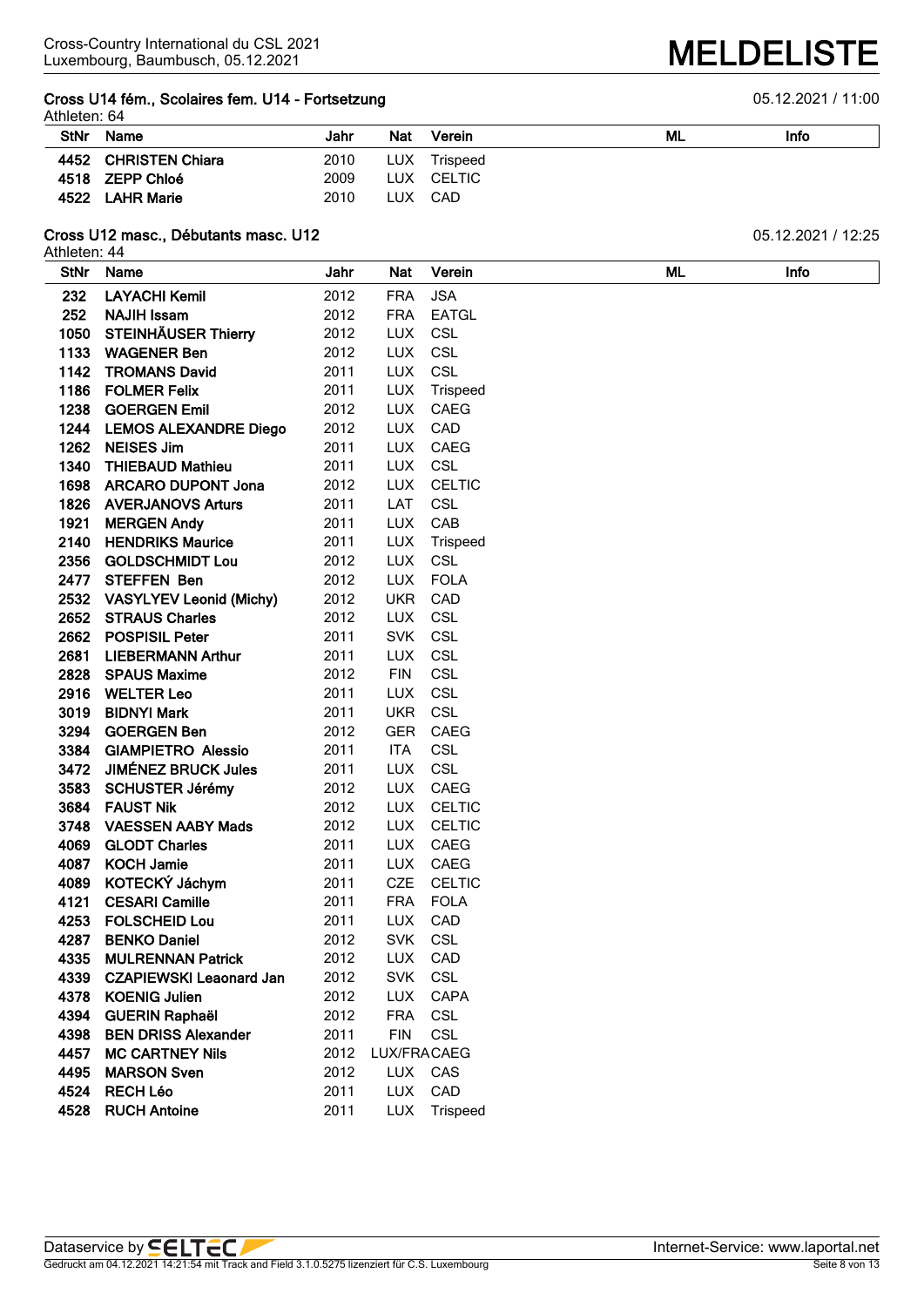# **Cross U12 masc., Débutants masc. U12 - Fortsetzung** 05.12.2021 / 12:25

Athleten: 44

| Athleten: 44<br><b>StNr</b> | Name                               | Jahr | Nat        | Verein          | ML | Info               |
|-----------------------------|------------------------------------|------|------------|-----------------|----|--------------------|
|                             |                                    |      |            |                 |    |                    |
| Athleten: 69                | Cross U12 fém., Débutants fem. U12 |      |            |                 |    | 05.12.2021 / 12:10 |
| <b>StNr</b>                 | Name                               | Jahr | <b>Nat</b> | Verein          | ML | Info               |
| 230                         | <b>MAHLINGER Nahla</b>             | 2011 | <b>LUX</b> | CAB             |    |                    |
| 236                         | <b>KEZIE-BALLERINI Joy</b>         | 2012 | <b>LUX</b> | <b>FOLA</b>     |    |                    |
| 246                         | <b>ATHMANI Lilly</b>               | 2011 | <b>FRA</b> | <b>JSA</b>      |    |                    |
| 255                         | <b>MERABET Assia</b>               | 2011 | <b>FRA</b> | Ath. Sud Messin |    |                    |
| 1081                        | <b>CARLIN BONTEMPI Freja</b>       | 2012 | <b>ITA</b> | <b>CSL</b>      |    |                    |
| 1136                        | <b>ENGEL Nina</b>                  | 2012 | <b>LUX</b> | CSL             |    |                    |
| 1247                        | <b>SCHEIDEN Alice</b>              | 2011 | <b>LUX</b> | CAB             |    |                    |
| 1252                        | <b>ETRINGER Mathilda</b>           | 2012 | <b>LUX</b> | CAB             |    |                    |
| 1273                        | <b>NESEN Sophie</b>                | 2012 | <b>LUX</b> | <b>CAPA</b>     |    |                    |
| 1287                        | <b>DO CARMO Milli</b>              | 2011 | <b>LUX</b> | CAD             |    |                    |
| 1364                        | <b>PARANT Solange Virginie</b>     | 2011 | <b>FRA</b> | <b>CSL</b>      |    |                    |
| 1615                        | <b>REITER Anne</b>                 | 2011 | <b>LUX</b> | <b>CELTIC</b>   |    |                    |
| 1631                        | <b>PECHON Daria</b>                | 2011 | <b>BEL</b> | <b>CAPA</b>     |    |                    |
| 1805                        | <b>THIEL Emma</b>                  | 2011 | <b>LUX</b> | <b>CELTIC</b>   |    |                    |
| 1816                        | <b>SPULE Sofija</b>                | 2011 | LAT        | CSL             |    |                    |
| 1817                        | <b>SONDORE Stella</b>              | 2011 | LAT        | <b>CSL</b>      |    |                    |
| 1930                        | <b>QUÉTELARD Chloé</b>             | 2012 | <b>LUX</b> | CAD             |    |                    |
| 1946                        | <b>HUSTING Marta Maria Vera</b>    | 2011 | <b>LUX</b> | <b>FOLA</b>     |    |                    |
| 2000                        | <b>MORES Liz</b>                   | 2012 | <b>LUX</b> | CAB             |    |                    |
| 2069                        | <b>KOSTER Liv</b>                  | 2012 | <b>LUX</b> | CAEG            |    |                    |
| 2107                        | <b>LIBENS-THEIN Maxine</b>         | 2012 | <b>LUX</b> | <b>FOLA</b>     |    |                    |
| 2155                        | <b>FERREIRA Laura</b>              | 2012 | <b>LUX</b> | <b>CAPA</b>     |    |                    |
|                             | 2183 SYBERTZ Elodie Maëlle         | 2012 | <b>LUX</b> | CAD             |    |                    |
|                             | 2185 WAGNER Julie                  | 2012 | <b>LUX</b> | CSL             |    |                    |
| 2211                        | <b>GILLEN Tessy Marie-Sophie</b>   | 2011 | <b>LUX</b> | <b>CELTIC</b>   |    |                    |
| 2214                        | <b>SCHMIT Estelle</b>              | 2011 | <b>LUX</b> | CSL             |    |                    |
| 2428                        | <b>MEIS Mara</b>                   | 2011 | <b>LUX</b> | <b>CELTIC</b>   |    |                    |
| 2432                        | <b>KURTISI Mila</b>                | 2011 | <b>LUX</b> | <b>CELTIC</b>   |    |                    |
| 2493                        | <b>SANDT Caroline Kyra</b>         | 2012 | <b>LUX</b> | CAD             |    |                    |
| 2575                        | <b>UNGEHEUER Sarah</b>             | 2011 | <b>LUX</b> | CAPA            |    |                    |
| 2612                        | <b>LEICK Sophy</b>                 | 2012 | <b>LUX</b> | <b>CELTIC</b>   |    |                    |
| 2803                        | <b>BEISSEL Chloé</b>               | 2011 | LUX        | CSL             |    |                    |
| 2858                        | <b>BOCK Elise</b>                  | 2012 | <b>LUX</b> | <b>CAEG</b>     |    |                    |
| 2880                        | RACKÉ Anna                         | 2011 | <b>LUX</b> | <b>CSL</b>      |    |                    |
| 2993                        | <b>BLANCHE Eléonore</b>            | 2011 | <b>FRA</b> | <b>CSL</b>      |    |                    |
| 3069                        | <b>BRITO RODRIGUES Catarina</b>    | 2011 | POR        | CSL             |    |                    |
| 3306                        | <b>KOHN Olivia</b>                 | 2012 | <b>LUX</b> | CAB             |    |                    |
| 3400                        | <b>HUREMOVIC Kiana</b>             | 2011 | <b>LUX</b> | CAB             |    |                    |
| 3510                        | <b>GAJIC Neda</b>                  | 2011 | LUX        | <b>CELTIC</b>   |    |                    |
| 3555                        | <b>MAURO Lya</b>                   | 2011 | <b>FRA</b> | <b>FOLA</b>     |    |                    |
| 3745                        | <b>KAYSER Lori</b>                 | 2011 | <b>LUX</b> | CSL             |    |                    |
| 3871                        | <b>MULLER Emma</b>                 | 2012 | <b>LUX</b> | CAEG            |    |                    |
| 4038                        | <b>JONES Vivienne</b>              | 2011 | LUX/       | CSL             |    |                    |
|                             |                                    |      | <b>GBR</b> |                 |    |                    |
| 4156                        | <b>HANSEN Malou</b>                | 2011 | LUX        | CAPA            |    |                    |
| 4161                        | <b>VILLAIN Zélie</b>               | 2011 | <b>LUX</b> | CAD             |    |                    |
| 4178                        | <b>LONGO Norah</b>                 | 2012 | <b>BEL</b> | <b>CELTIC</b>   |    |                    |
| 4212                        | <b>MULLER Emma</b>                 | 2012 | <b>LUX</b> | CAD             |    |                    |
| 4214                        | <b>MARSON Chiara</b>               | 2012 | <b>LUX</b> | CAB             |    |                    |
| 4227                        | <b>SCHILTZ Dana</b>                | 2011 | <b>LUX</b> | CAB             |    |                    |
| 4240                        | <b>LEMAL Louise Pixie</b>          | 2012 | <b>LUX</b> | <b>CSL</b>      |    |                    |
| 4244                        | <b>BURGOS MIRAVALLES Olivia</b>    | 2012 | <b>ESP</b> | CAB             |    |                    |

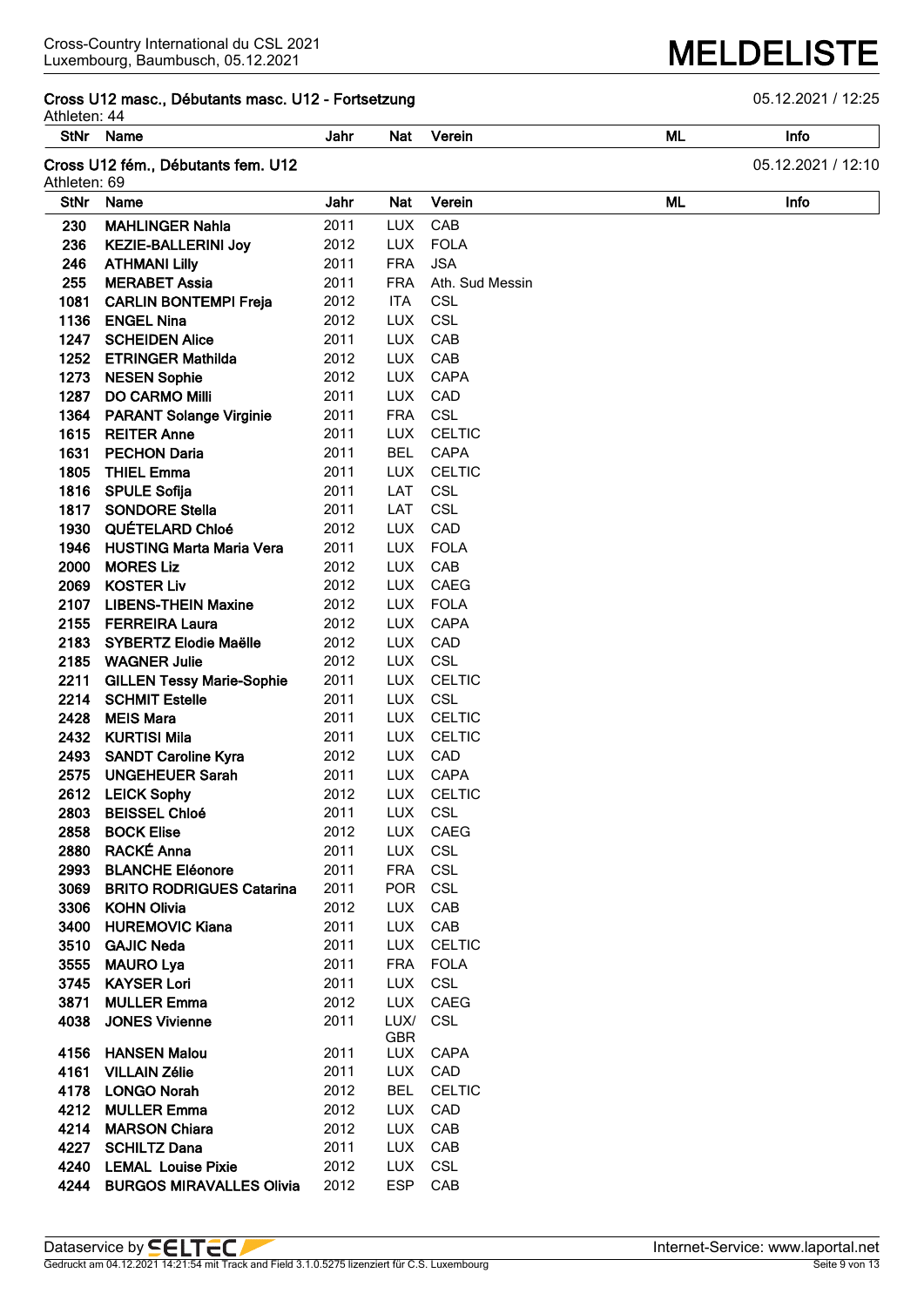#### **Cross U12 fém., Débutants fem. U12 - Fortsetzung** 05.12.2021 / 12:10 Athleten: 69

| StNr | Name                             | Jahr | Nat        | Verein          | ML | Infc |
|------|----------------------------------|------|------------|-----------------|----|------|
| 4257 | <b>GROBEN Lee-Anne</b>           | 2011 | <b>LUX</b> | CAS             |    |      |
| 4273 | <b>GOTTARDI Mia</b>              | 2012 | LUX.       | <b>CAB</b>      |    |      |
| 4294 | <b>DALLAFIOR Caterina Serena</b> | 2012 | ITA        | <b>CSL</b>      |    |      |
| 4317 | <b>DONCKEL Rheya</b>             | 2012 | <b>LUX</b> | CSL             |    |      |
| 4319 | <b>WEIS Charlotte</b>            | 2011 | <b>LUX</b> | CSL             |    |      |
| 4330 | <b>DECOBERT Lucie</b>            | 2011 | <b>LUX</b> | CSL             |    |      |
| 4336 | <b>WIRTZ Charlie</b>             | 2011 | <b>LUX</b> | CSL             |    |      |
| 4349 | <b>SMITH Ella</b>                | 2011 | <b>FRA</b> | <b>Trispeed</b> |    |      |
| 4362 | <b>KANIVÉ Liv</b>                | 2012 | <b>LUX</b> | <b>CELTIC</b>   |    |      |
| 4381 | <b>LORANG Julie</b>              | 2011 | <b>LUX</b> | CAD             |    |      |
| 4384 | <b>CAMARA Mariame</b>            | 2011 | <b>FRA</b> | CSL             |    |      |
| 4387 | <b>WENNEBÄCK Agnes</b>           | 2012 | <b>SWE</b> | CSL             |    |      |
| 4407 | <b>AGELAN Félicia</b>            | 2012 | <b>FRA</b> | CSL             |    |      |
| 4428 | <b>DRPLJANIN Samra</b>           | 2011 | <b>LUX</b> | CSL             |    |      |
| 4446 | <b>SCHROEDER Lena</b>            | 2011 | <b>LUX</b> | CAD             |    |      |
| 4451 | <b>DEMARET Louise</b>            | 2012 | <b>BEL</b> | <b>Trispeed</b> |    |      |
| 4517 | <b>PATTISON LIIII</b>            | 2011 | <b>LUX</b> | <b>CELTIC</b>   |    |      |
| 4536 | <b>HIGUERA Raquel</b>            | 2012 | ESP        | <b>CSL</b>      |    |      |

#### **Cross U10 masc., Benjamins masc. U10** 05.12.2021 / 14:20 Athleten: 39

| <b>StNr</b> | Name                            | Jahr | Nat                      | Verein        | ML | Info |
|-------------|---------------------------------|------|--------------------------|---------------|----|------|
| 253         | <b>NAJIH Amin</b>               | 2013 | <b>FRA</b>               | <b>EATGL</b>  |    |      |
| 1100        | <b>SECK Charles</b>             | 2013 | <b>LUX</b>               | CSL           |    |      |
| 1114        | <b>SCHMIT Emile</b>             | 2013 | <b>LUX</b>               | CSL           |    |      |
| 1116        | <b>NIEDERCORN Albert</b>        | 2013 | <b>LUX</b>               | CSL           |    |      |
| 1321        | <b>FOLMER Lou</b>               | 2013 | <b>LUX</b>               | Trispeed      |    |      |
| 2020        | <b>STRACKS Mathéo</b>           | 2013 | <b>LUX</b>               | <b>CSL</b>    |    |      |
| 2639        | <b>GILLEN Noah Henri-Albert</b> | 2014 | <b>LUX</b>               | <b>CELTIC</b> |    |      |
| 2798        | <b>LUINO Tommaso Leone</b>      | 2014 | <b>ITA</b>               | CSL           |    |      |
| 2808        | <b>FRIEDEN Pierre</b>           | 2013 | <b>LUX</b>               | CSL           |    |      |
| 2817        | <b>MAMÈRE Arthur</b>            | 2014 | <b>LUX</b>               | CSL           |    |      |
| 2877        | <b>PETSCHKO Elias Jacob</b>     | 2013 | <b>AUT</b>               | CSL           |    |      |
| 3304        | <b>BIDNYI Matvii</b>            | 2013 | <b>UKR</b>               | CSL           |    |      |
| 3443        | <b>MULLER Loris</b>             | 2013 | <b>LUX</b>               | CAB           |    |      |
| 3532        | <b>LEBLOND Julien</b>           | 2013 | <b>LUX</b>               | CAB           |    |      |
| 3863        | <b>MARSON Tim</b>               | 2014 | <b>LUX</b>               | CAB           |    |      |
| 3932        | DA COSTA PINTO Levi             | 2013 | <b>LUX</b>               | <b>CELTIC</b> |    |      |
| 4007        | KOTECKÝ Jonáš                   | 2014 | <b>CZE</b>               | <b>CELTIC</b> |    |      |
| 4030        | <b>JONES Winston</b>            | 2013 | LUX/                     | CSL           |    |      |
| 4095        | <b>GODART Mats</b>              | 2013 | <b>GBR</b><br><b>LUX</b> | CSL           |    |      |
| 4110        | <b>SCHNEIDER Theo</b>           | 2013 | <b>LUX</b>               | <b>CAPA</b>   |    |      |
| 4207        | <b>PESCH Benjamin</b>           | 2013 | <b>LUX</b>               | CAD           |    |      |
| 4220        | <b>ESCHETTE Alexandre</b>       | 2013 | <b>LUX</b>               | <b>CELTIC</b> |    |      |
| 4277        | <b>DAMBAX Hugo</b>              | 2014 | GER/                     | CSL           |    |      |
|             |                                 |      | <b>FRA</b>               |               |    |      |
| 4298        | <b>BODÉRÉ NICOLAS Alban</b>     | 2014 | <b>FRA</b>               | CSL           |    |      |
| 4316        | <b>WIRTZ Louis</b>              | 2013 | <b>LUX</b>               | CSL           |    |      |
| 4318        | <b>DONCKEL Tadeus</b>           | 2014 | <b>LUX</b>               | CSL           |    |      |
| 4320        | <b>WEIS Marcel</b>              | 2013 | <b>LUX</b>               | CSL           |    |      |
| 4332        | <b>DARRAS Salomé</b>            | 2013 | <b>FRA</b>               | CSL           |    |      |
| 4343        | <b>KARNET David</b>             | 2014 | <b>CZE</b>               | CSL           |    |      |
| 4345        | <b>SOUSA BANREZES Ayden</b>     | 2013 | <b>LUX</b>               | CSL           |    |      |
| 4408        | <b>BATISTA TEIXEIRA Orlando</b> | 2013 | <b>LUX</b>               | CAD           |    |      |
| 4421        | <b>FROSIO Joé</b>               | 2014 | LUX                      | CAB           |    |      |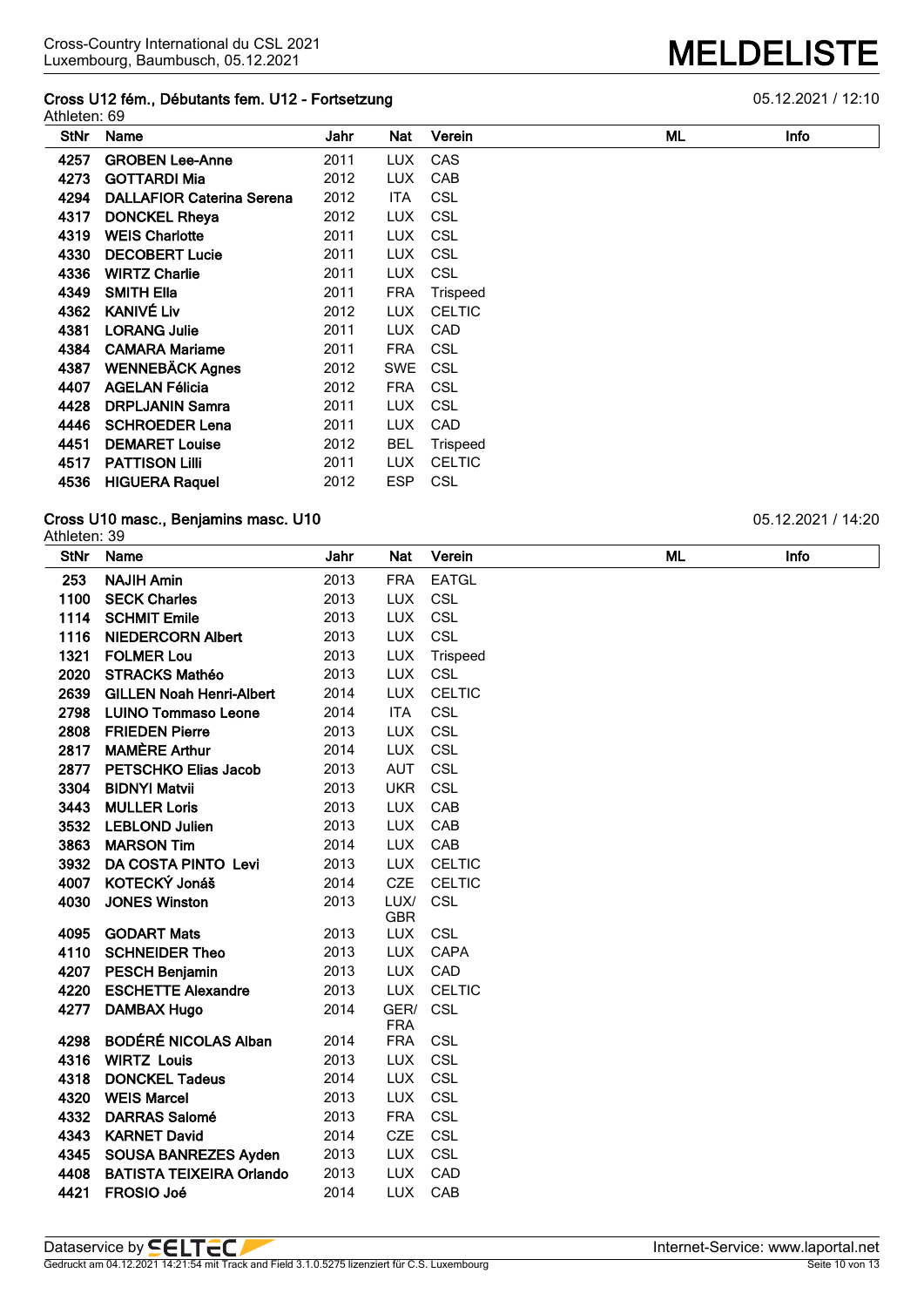#### **Cross U10 masc., Benjamins masc. U10 - Fortsetzung** 05.12.2021 / 14:20 Athleten: 39

|             | Alliieleit. Jy                |      |            |          |    |      |  |  |  |  |  |  |
|-------------|-------------------------------|------|------------|----------|----|------|--|--|--|--|--|--|
| <b>StNr</b> | Name                          | Jahr | <b>Nat</b> | Verein   | ML | Info |  |  |  |  |  |  |
| 4436        | <b>SCHUMACHER Emil Hjelen</b> | 2013 | LUX.       | Trispeed |    |      |  |  |  |  |  |  |
| 4445        | <b>PLEIMLING Florian</b>      | 2014 | LUX        | LIAL     |    |      |  |  |  |  |  |  |
| 4491        | <b>BERNASCONI Eden</b>        | 2013 | <b>FRA</b> | CELTIC   |    |      |  |  |  |  |  |  |
| 4493        | <b>ROSATI Milio</b>           | 2013 | LUX.       | CAPA     |    |      |  |  |  |  |  |  |
| 4498        | <b>ROTH David</b>             | 2013 | LUX.       | CAEG     |    |      |  |  |  |  |  |  |
| 4537        | <b>HIGUERA Samuel</b>         | 2014 | <b>ESP</b> | CSL      |    |      |  |  |  |  |  |  |
| 4547        | <b>MARSON Alex</b>            | 2014 | LUX        | CAS      |    |      |  |  |  |  |  |  |

#### **Cross U10 fém., Benjamines fem. U10** 05.12.2021 / 14:15

# Athleten: 50

| <b>StNr</b> | Name                               | Jahr | Nat                | Verein        | ML | Info |
|-------------|------------------------------------|------|--------------------|---------------|----|------|
| 228         | <b>BAUSCH Lily-Marie</b>           | 2014 | <b>LUX</b>         | <b>CAPA</b>   |    |      |
| 234         | <b>KACZMAREK RYDBERG Astrid</b>    | 2014 | <b>FRA</b>         | CSL           |    |      |
| 235         | <b>KEZIE-BALLERINI Iola</b>        | 2014 | <b>LUX</b>         | <b>FOLA</b>   |    |      |
| 241         | <b>RECH Leyla</b>                  | 2014 | <b>LUX</b>         | CAEG          |    |      |
| 1110        | <b>RACKÉ Vicky</b>                 | 2013 | <b>LUX</b>         | <b>CSL</b>    |    |      |
| 1240        | <b>MUNSCH Marie</b>                | 2013 | <b>LUX</b>         | <b>CSL</b>    |    |      |
| 1687        | <b>KEMP Lou Anne Käthe</b>         | 2013 | <b>LUX</b>         | <b>FOLA</b>   |    |      |
| 1810        | <b>FELLMANN Apolline Marianna</b>  | 2013 | <b>FRA</b>         | CSL           |    |      |
| 2260        | <b>SCHNEIDERS Amelie</b>           | 2013 | <b>LUX</b>         | CAS           |    |      |
| 2476        | <b>FLAMMANG-LIES Ina Nina</b>      | 2013 | <b>LUX</b>         | CSL           |    |      |
| 2630        | <b>MIRANDA GOMES Eliana</b>        | 2013 | <b>POR</b>         | CAB           |    |      |
| 2796        | <b>PARTIOT Madeleine, Isabelle</b> | 2013 | <b>FRA</b>         | CSL           |    |      |
| 2837        | <b>BECK Lili</b>                   | 2014 | <b>FRA</b>         | <b>CSL</b>    |    |      |
| 2875        | <b>FAYE Korka</b>                  | 2014 | <b>ITA</b>         | CSL           |    |      |
| 2929        | <b>FUENTES MUNOZ Olivia</b>        | 2013 | <b>ESP</b>         | <b>CSL</b>    |    |      |
| 3224        | <b>PAULY Michèle</b>               | 2013 | <b>LUX</b>         | Trispeed      |    |      |
| 3226        | <b>PAULY Manon</b>                 | 2013 | <b>LUX</b>         | Trispeed      |    |      |
| 3305        | <b>THEISEN Sophie</b>              | 2014 | <b>LUX</b>         | CAB           |    |      |
| 3316        | <b>SCHALBAR Lena</b>               | 2014 | <b>LUX</b>         | CAB           |    |      |
| 3470        | <b>KOHLL Maya</b>                  | 2013 | <b>LUX</b>         | CAEG          |    |      |
| 3581        | <b>MIRANDA RIBEIRO Eva</b>         | 2014 | <b>POR</b>         | CAB           |    |      |
| 3626        | <b>VISPI Lea</b>                   | 2013 | <b>LUX</b>         | <b>FOLA</b>   |    |      |
| 3811        | <b>SIEGLE Camille</b>              | 2013 | <b>LUX</b>         | CAEG          |    |      |
| 3955        | <b>POOS Tiana</b>                  | 2013 | <b>LUX</b>         | CAS           |    |      |
| 4028        | <b>WELTER Claire</b>               | 2014 | <b>LUX</b>         | CSL           |    |      |
| 4113        | <b>KNEPPER Marie</b>               | 2014 | <b>LUX</b>         | Trispeed      |    |      |
| 4143        | <b>PHILIPPART Ella</b>             | 2013 | <b>LUX</b>         | Trispeed      |    |      |
| 4144        | <b>PHILIPPART Sara</b>             | 2013 | <b>LUX</b>         | Trispeed      |    |      |
| 4162        | <b>BOUS Léonie</b>                 | 2013 | <b>LUX</b>         | CAD           |    |      |
| 4163        | <b>OSWALD Hannah</b>               | 2013 | <b>LUX</b>         | CAD           |    |      |
| 4191        | <b>MANNES Julie</b>                | 2013 | <b>LUX</b>         | CAD           |    |      |
| 4209        | <b>FERREIRA Mayline</b>            | 2014 | <b>LUX</b>         | CAD           |    |      |
| 4234        | <b>BRONNING ISAKSSON</b>           | 2013 | SWE                | LIAL          |    |      |
|             | Cornelia                           |      |                    |               |    |      |
| 4248        | <b>GIWER Joanne</b>                | 2014 | <b>LUX</b>         | CAEG          |    |      |
| 4297        | <b>MICHAILIDIS Danae</b>           | 2013 | GRE/<br><b>USA</b> | <b>CSL</b>    |    |      |
| 4337        | <b>CZAPIEWSKA Hannah</b>           | 2014 | <b>SVK</b>         | <b>CSL</b>    |    |      |
|             | Alexandra                          |      |                    |               |    |      |
| 4353        | <b>HEMMEN Lilly</b>                | 2014 | <b>LUX</b>         | <b>CELTIC</b> |    |      |
| 4391        | <b>SCHMITZ Vicky</b>               | 2013 | <b>LUX</b>         | CSL           |    |      |
| 4416        | <b>SCHUSTER Alyssa</b>             | 2013 | <b>LUX</b>         | CAEG          |    |      |
| 4418        | <b>SCHUH Fruzsina</b>              | 2013 | <b>HUN</b>         | CSL           |    |      |
| 4433        | <b>WELTER Marie Julie</b>          | 2013 | <b>LUX</b>         | CAS           |    |      |
| 4435        | <b>HOFFMANN Sophie</b>             | 2014 | <b>LUX</b>         | CAS           |    |      |

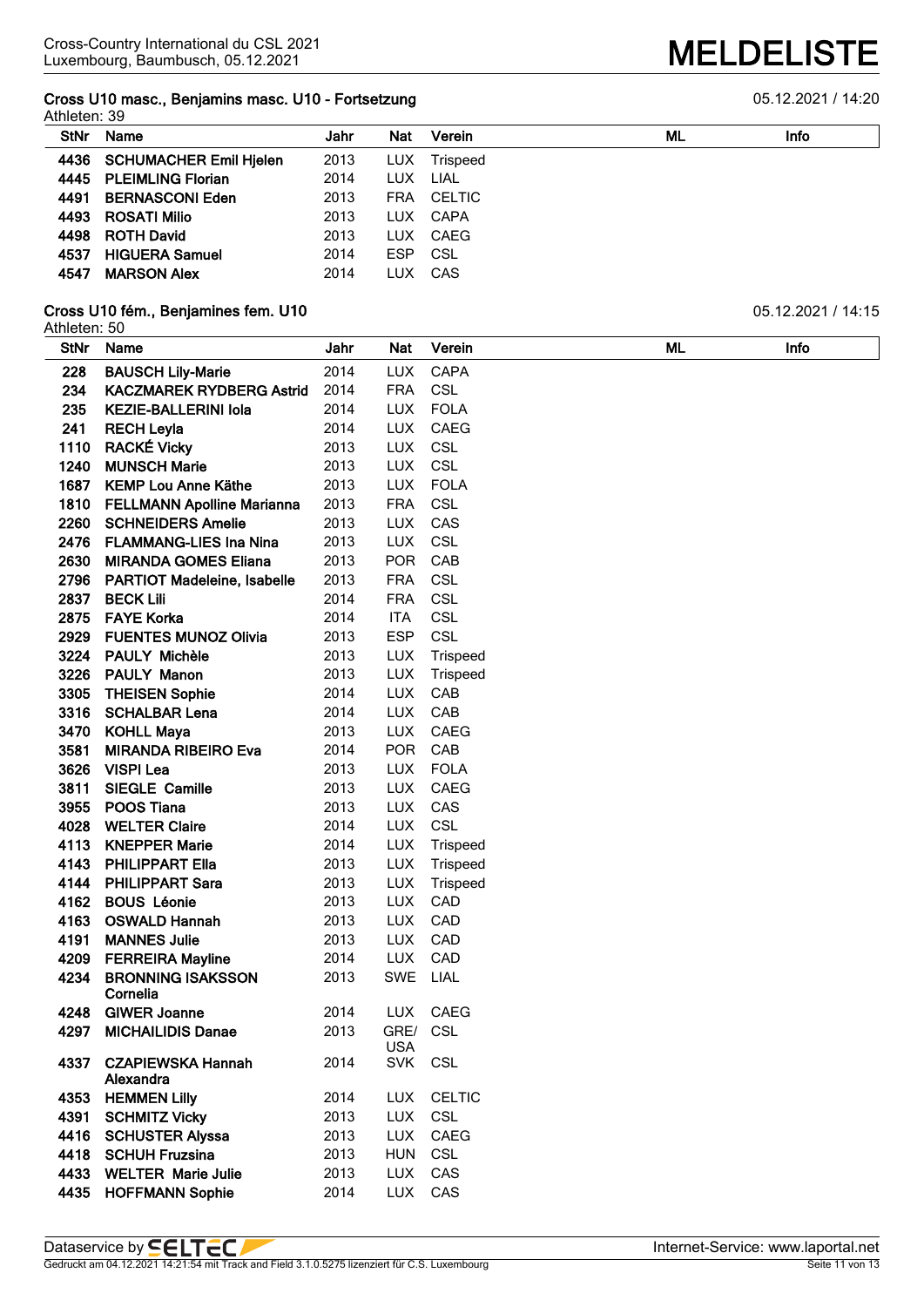## **Cross U10 fém., Benjamines fem. U10 - Fortsetzung cancer et al. 2021 / 14:15**

|             | Athleten: 50              |      |            |          |    |             |  |  |  |  |  |
|-------------|---------------------------|------|------------|----------|----|-------------|--|--|--|--|--|
| <b>StNr</b> | <b>Name</b>               | Jahr | Nat        | Verein   | ML | <b>Info</b> |  |  |  |  |  |
| 4448        | <b>PROMME Nathalie</b>    | 2013 | LUX.       | CAD      |    |             |  |  |  |  |  |
|             | 4455 FLOHR Divya          | 2014 | LUX.       | CAEG     |    |             |  |  |  |  |  |
| 4490        | NEPOMUCENO Chelsea        | 2013 |            | LUX CAB  |    |             |  |  |  |  |  |
| 4499        | <b>SAUNIER Laura</b>      | 2014 | <b>FRA</b> | CAEG     |    |             |  |  |  |  |  |
| 4505        | <b>SOARES Lena</b>        | 2013 |            | LUX CAPA |    |             |  |  |  |  |  |
|             | 4510 TASI-MOTA Rebeka Lys | 2014 | HUN CSL    |          |    |             |  |  |  |  |  |
| 4529        | <b>LOETZ Anna</b>         | 2013 | LUX.       | Trispeed |    |             |  |  |  |  |  |
| 4546        | <b>GROBEN Loriane</b>     | 2013 | <b>LUX</b> | CAS      |    |             |  |  |  |  |  |
|             |                           |      |            |          |    |             |  |  |  |  |  |

#### **Cross U8 masc., Ludiques masc. U8 Cross U8 masc. U8 Cross U8 masc. U8 Cross U8 masc.** U2.2021 / 13:25

| Athleten: 29 |                                  |      |                    |             |    |      |
|--------------|----------------------------------|------|--------------------|-------------|----|------|
| <b>StNr</b>  | Name                             | Jahr | Nat                | Verein      | ML | Info |
| 238          | <b>GROFF Charel</b>              | 2016 | <b>LUX</b>         | Trispeed    |    |      |
| 4023         | <b>MULLER Emil</b>               | 2015 | <b>LUX</b>         | <b>CSL</b>  |    |      |
| 4039         | <b>SHADIE Ilyan</b>              | 2015 | FRA/BELCSL         |             |    |      |
| 4040         | <b>VASILJKOVIC Ahmed Kermout</b> | 2015 | SRB                | CSL         |    |      |
| 4050         | RÖTZEL Colin                     | 2015 | <b>LUX</b>         | <b>CSL</b>  |    |      |
| 4056         | <b>FELICETTI Mathis</b>          | 2015 | <b>LUX</b>         | <b>CSL</b>  |    |      |
| 4060         | <b>SCHMIT Pierre</b>             | 2015 | <b>LUX</b>         | <b>CSL</b>  |    |      |
| 4107         | <b>KAYSER Emil</b>               | 2015 | <b>LUX</b>         | <b>CAEG</b> |    |      |
| 4304         | <b>MUNSCH Simon</b>              | 2016 | LUX                | <b>CSL</b>  |    |      |
| 4305         | <b>SOUSA BANREZES Lenny</b>      | 2016 | <b>LUX</b>         | CSL         |    |      |
| 4309         | <b>WEBER Maxim</b>               | 2016 | <b>LUX</b>         | <b>CSL</b>  |    |      |
| 4312         | <b>MAMÈRE Victor</b>             | 2016 | <b>LUX</b>         | CSL         |    |      |
| 4314         | <b>SEMAN Valentin</b>            | 2015 | <b>CZE</b>         | <b>CSL</b>  |    |      |
| 4344         | <b>NARANTUGULDUR Nolan</b>       | 2016 | <b>LUX</b>         | <b>CSL</b>  |    |      |
| 4390         | <b>SECK Louis Joachim</b>        | 2016 | <b>LUX</b>         | CSL         |    |      |
| 4404         | <b>SCHNEIDER Felix</b>           | 2016 | <b>LUX</b>         | <b>CAPA</b> |    |      |
| 4410         | <b>LORANG Frederik</b>           | 2015 | <b>LUX</b>         | CAD         |    |      |
| 4422         | <b>SCHMIT Finn</b>               | 2016 | <b>LUX</b>         | CAB         |    |      |
| 4441         | <b>BARTHEL Max</b>               | 2015 | LUX.               | Trispeed    |    |      |
| 4443         | <b>LOPES Maxime</b>              | 2016 | <b>LUX</b>         | <b>LIAL</b> |    |      |
| 4467         | <b>TREFOIS Maxime</b>            | 2016 | <b>LUX</b>         | CAB         |    |      |
| 4469         | <b>CARDOSO Louis</b>             | 2016 | <b>LUX</b>         | <b>CAPA</b> |    |      |
| 4473         | <b>FASBENDER Bob</b>             | 2015 | <b>LUX</b>         | CAD         |    |      |
| 4482         | <b>ABOLINS Emils Udo</b>         | 2016 | LAT                | CAB         |    |      |
| 4485         | <b>FEIPEL Lou</b>                | 2015 | <b>LUX</b>         | CAB         |    |      |
| 4487         | <b>OSWALD Pol</b>                | 2016 | <b>LUX</b>         | CAB         |    |      |
| 4489         | <b>SCOCCHI Adam</b>              | 2016 | <b>CAN/ITA CAB</b> |             |    |      |
| 4494         | <b>ROSATI Alessio</b>            | 2015 | <b>LUX</b>         | <b>CAPA</b> |    |      |
| 4500         | <b>ALTMEYER Mats</b>             | 2015 | <b>LUX</b>         | CAEG        |    |      |

#### **Cross U8 fém., Ludiques fem. U8 Cross U8 fém., Ludiques fem. U8 D5.12.2021** / 13:15

|             | Athleten: 18                     |      |            |          |    |             |  |  |  |  |  |
|-------------|----------------------------------|------|------------|----------|----|-------------|--|--|--|--|--|
| <b>StNr</b> | Name                             | Jahr | <b>Nat</b> | Verein   | ML | <b>Info</b> |  |  |  |  |  |
| 239         | <b>FERRARI Julie</b>             | 2016 | LUX.       | Trispeed |    |             |  |  |  |  |  |
| 258         | <b>GEISTOR Charlotte</b>         | 2016 | LUX CSL    |          |    |             |  |  |  |  |  |
| 4024        | <b>STRAUS Emilie</b>             | 2015 | LUX CSL    |          |    |             |  |  |  |  |  |
| 4025        | <b>NIEDERCORN Sixtine</b>        | 2015 | LUX CSL    |          |    |             |  |  |  |  |  |
| 4062        | <b>FILLING Sina</b>              | 2015 | LUX CSL    |          |    |             |  |  |  |  |  |
| 4094        | <b>RAACH Charlotte Catherine</b> | 2015 |            | LUX CAEG |    |             |  |  |  |  |  |
| 4310        | <b>OLINGER Lucie</b>             | 2016 | LUX CSL    |          |    |             |  |  |  |  |  |
| 4311        | LAMBORAY KONG Chloé Fei          | 2016 | LUX CSL    |          |    |             |  |  |  |  |  |
| 4369        | <b>KOHN Elisa</b>                | 2015 |            | LUX CAB  |    |             |  |  |  |  |  |
| 4380        | <b>CHARLET Jemma</b>             | 2015 | LUX.       | CAD      |    |             |  |  |  |  |  |